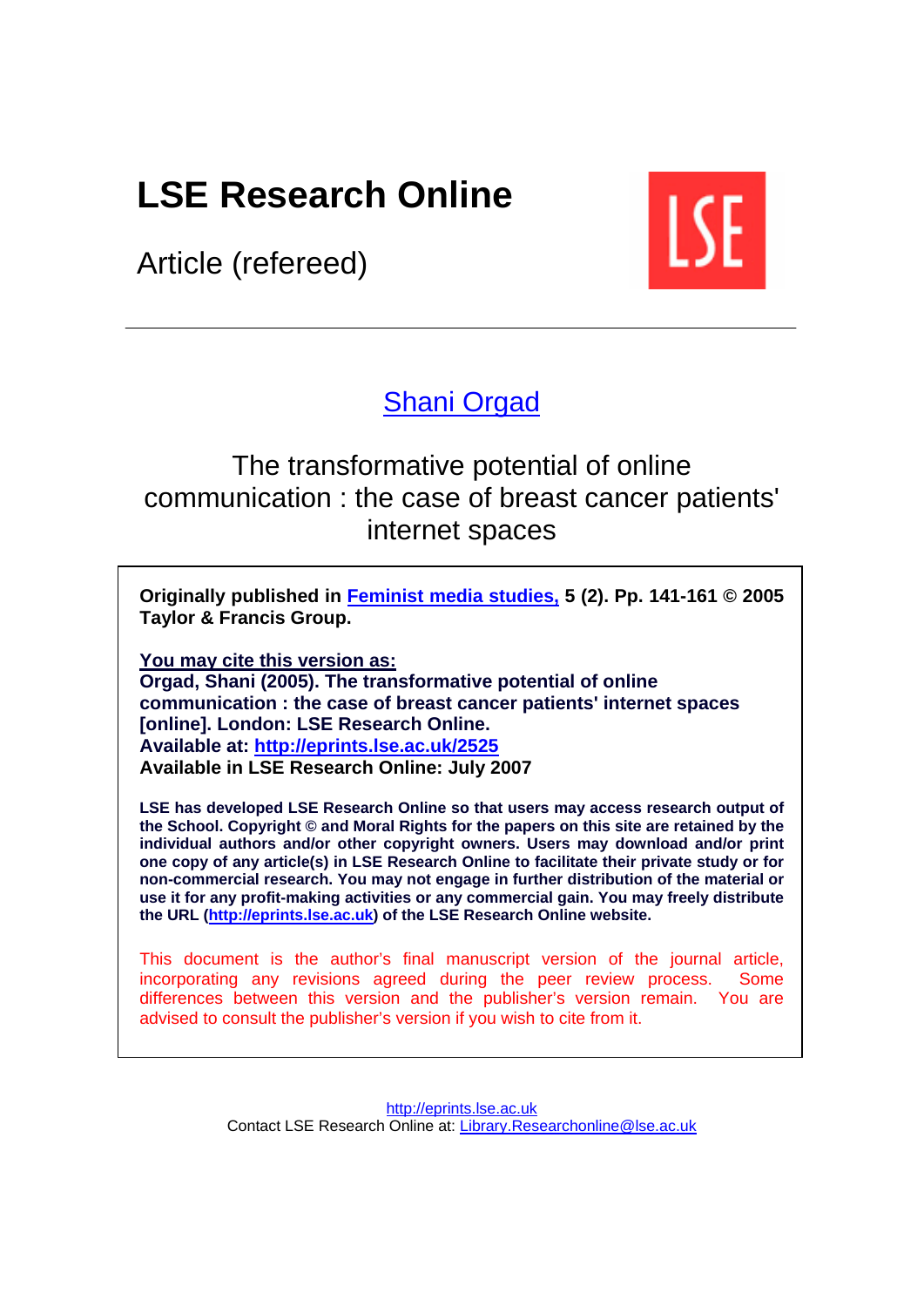# **The transformative potential of online communication: The case of breast cancer patients' Internet spaces**

Shani Orgad

London School of Economics and Political Science

# **Abstract**

Based on interviews with breast cancer patients, this paper critically examines the transformative potential of patients' online communication of their illness experiences. I explore the possibilities, the challenges, and the constraints it affords to its participants. I argue that, while breast cancer Internet spaces enable women to transform their experience in meaningful ways, and change to some extent the social and cultural environments in which these experiences are embedded, such transformation is nevertheless limited in social and political terms. The proliferation of personal voices speaking online about the experience of breast cancer, does not necessarily translate into a full recognition of the illness as a social issue. I highlight some of the reasons for this limitation, and suggest several directions for both research and website design, about how to enhance the political potential of these online contexts, and more generally, how we think about "the transformative" in the study of online communication.

# **Introduction**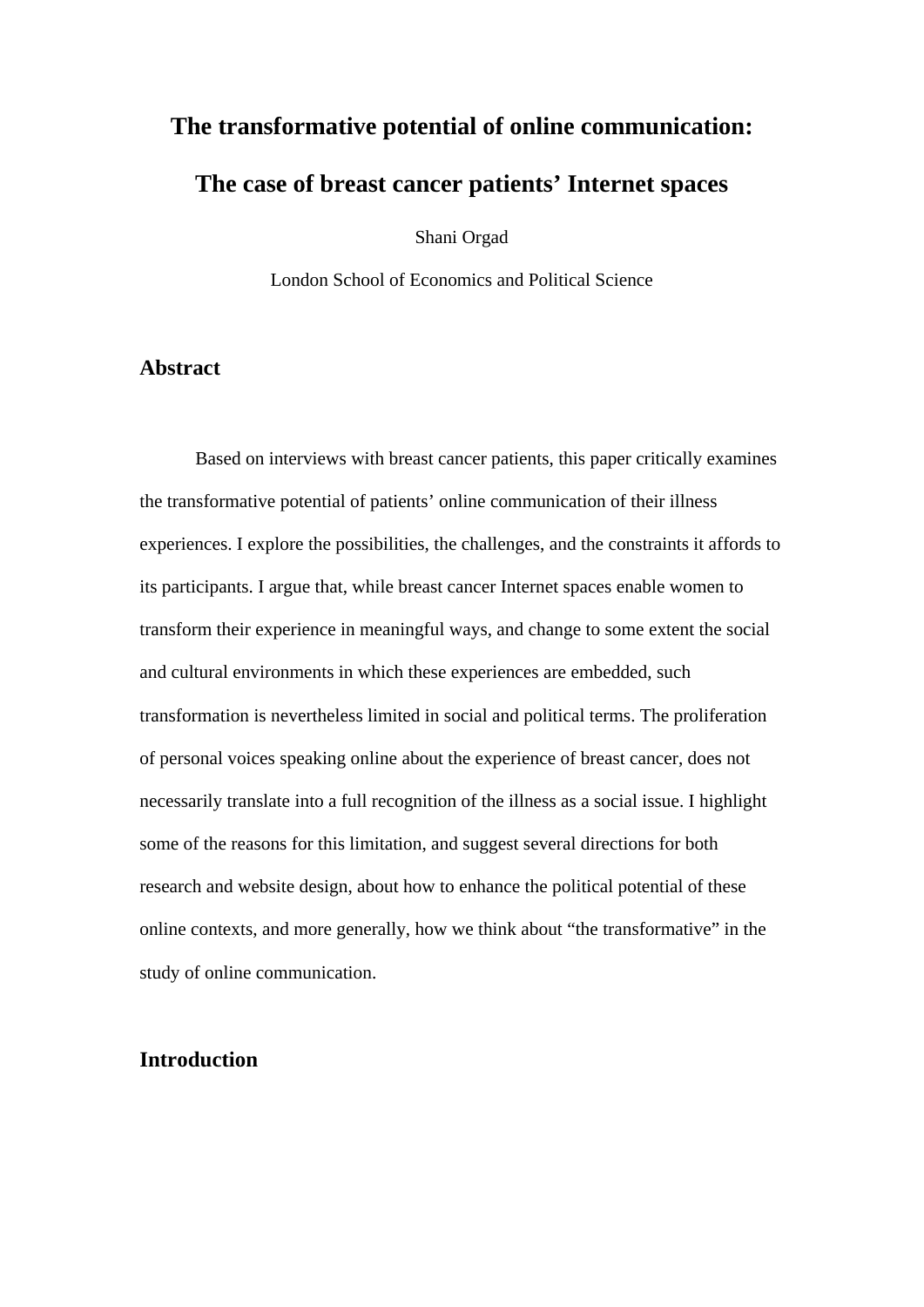In recent years there has been a proliferation of breast cancer forums, particularly in online spaces (Joshua Fogel, Steven M. Albert, Freya Schnabel, Beth Ann Ditkoff, and Alfred I. Neugut 2002; Victoria Pitts 2004; Barbara Sharf 1997). The abundance of breast cancer online sites is part of the broader phenomenon of use of the Internet for health related purposes (Ronald Rice and James Everett Katz 2001; Pew Internet & American Life 2002), but is also specifically interlinked with the unfortunate reality of the prevalence of the disease. Furthermore, it is embedded in the gradual process of making the disease more visible: from the taboo that surrounded it in the nineteenth century to its emergence into the limelight (Ellen Leopold 1999). In this process, the publication of patients' personal stories has played a significant role in breaking the silence that surrounded the illness and in challenging the impersonal medical discourse that tended to characterise the disease. Perhaps the most influential of these personal stories were those of famous American women such as Shirley Temple Black, Betty Ford, and Happy Rockefeller who, during the 1970s, revealed their diagnoses in the media (Barron H. Lerner 2001, p. 7). The surge in the media was also boosted by books such as Rose Kushner's Why Me? (1977) and Betty Rollin's First, You Cry (1976), as well as pieces in magazines, newspapers, and on radio and television, which in reaching out to mass audiences played a central role in bringing the disease into the open. More recently, the Internet has become a central medium facilitating the further awareness of the illness in the public arena. As Barbara Ehrenreich observes, with the

hundreds of web-sites devoted to it, not to mention newsletters, support groups, a whole genre of first-person breast cancer books … pink ribbon days and an annual "race for the cure" in the US which attracts a million people… Today breast cancer is the biggest disease on the cultural map ... It is bigger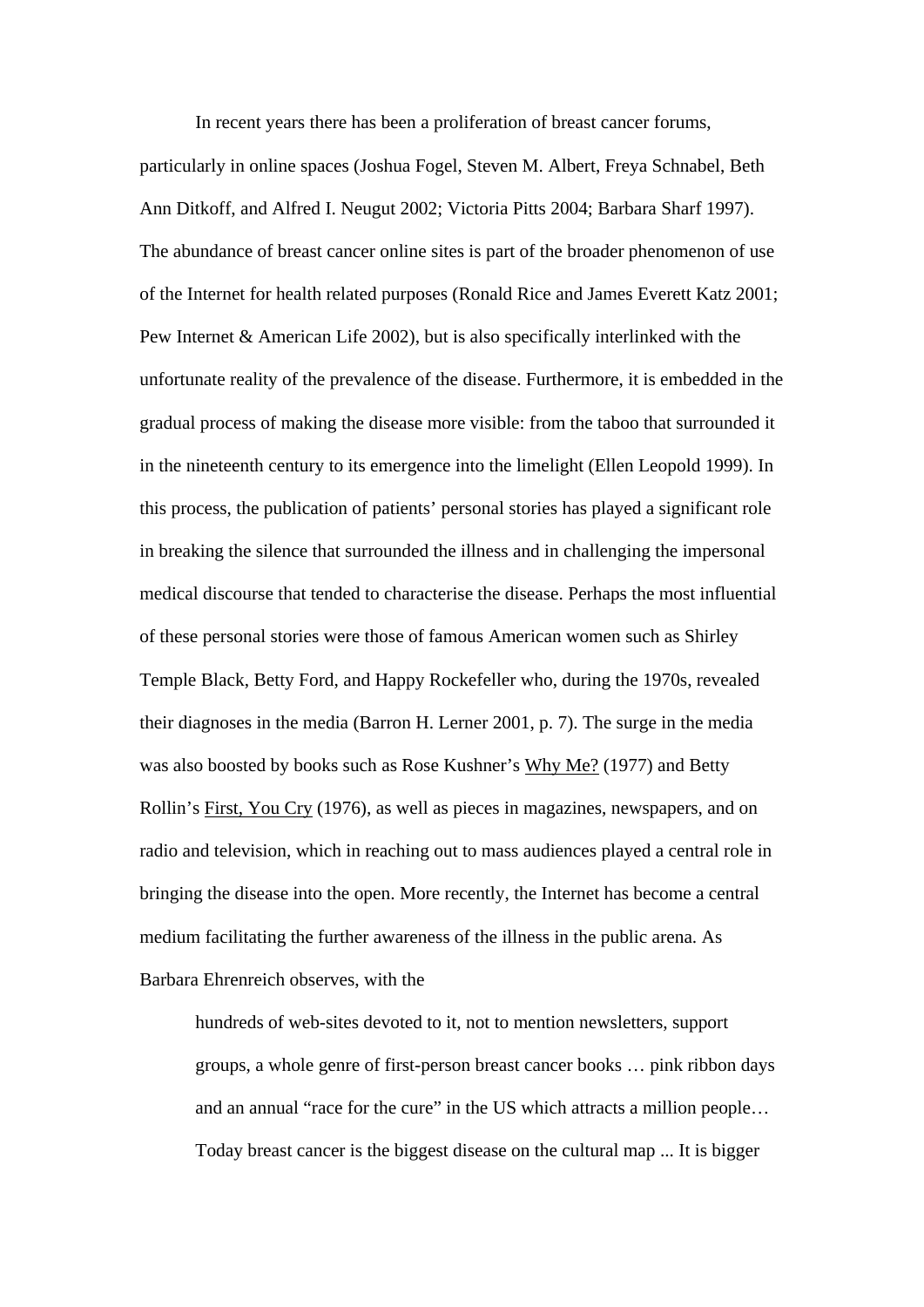even than those more prolific killers of women – heart diseases, lung cancer and stroke. (2001, p. 1a)

Yet despite the ongoing emergence of the disease into the public arena, and the voice that is given to women patients who historically were silenced, breast cancer is still predominantly framed and constructed as an essentially private and personal affair. Leopold (1999) argues that public discourse about the disease has focused on the individual, and the inward search for solutions, emphasising the intimate, personal struggle between the disease and its victim (p. 242). Emblematic of this bias is the early detection and prevention discourse, promoted by the medical authorities and the popular media, which continuously implores women who get cancer to blame themselves (Jennifer Fosket 2000). Consequently, women "still see breast cancer as their grandmothers did, as somehow separate from society", lacking a wider perspective of the disease (Leopold 1999, p. 273). In short, despite the growing public discourse on breast cancer in the last few decades, the ways the illness is communicated confine it to a large extent within narratives of individual struggle, and discourage full recognition of the illness as social.

In this context, this paper seeks to explore the possibilities offered by the Internet and computer mediated communication for breast cancer patients and the communication of the disease. The discussion will focus on how breast cancer patients' online activities and forums facilitate publicity and recognition of concerns that might otherwise remain peripheral or invisible. At the same time, in light of the critique of the "privatisation of breast cancer" (Leopold 1999), the analysis examines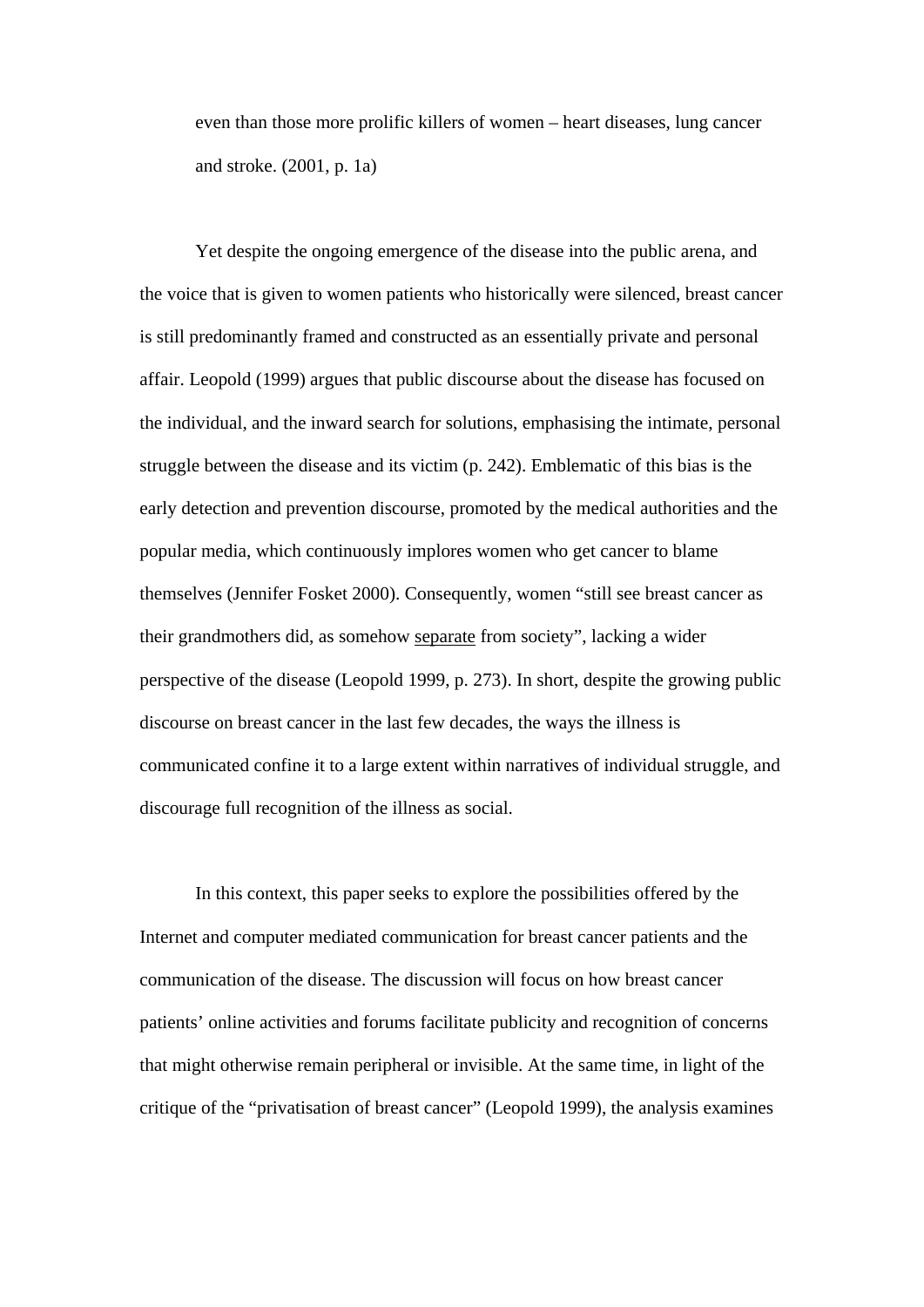the challenges and constraints to the kind of recognition that patients' illness experiences are afforded in this communicative space.

I start by briefly contextualising the paper within broader feminist debates on the potential of online communication to transform women's experiences and their cultural and social environments. I then move to the analysis of breast cancer patients' online communicative spaces. In the remainder of this paper I offer some suggestions about how to enhance the transformative potential of these online contexts on a social level, and how to think about the "transformative" in the study of online communication.

The analysis is based on a four-year study I conducted, which involved fortyone interviews (both online and offline) with breast cancer patients who used the Internet in this context. After lurking for several months in breast cancer-related online spaces, I posted messages on message boards, inviting women to share with me their experiences of using the Internet in the context of their illness. I also emailed some women who provided their email addresses in the messages they posted, or on personal homepages. As a result of these notes and personal emails, I received eightythree replies, from which I chose twenty-nine accounts to use as data for analysis [EN 1]. The next stage involved shifting the relationship with informants offline. Elsewhere I discuss at length the rationale for, and implications of, the move from online to offline relationships with informants (Orgad 2005). I contacted fifteen of the twenty-nine I had selected, with most of whom I had maintained correspondence since their first response, asking if they would agree to meet me for a face-to-face interview to follow up their written stories in greater depth. I conducted eleven face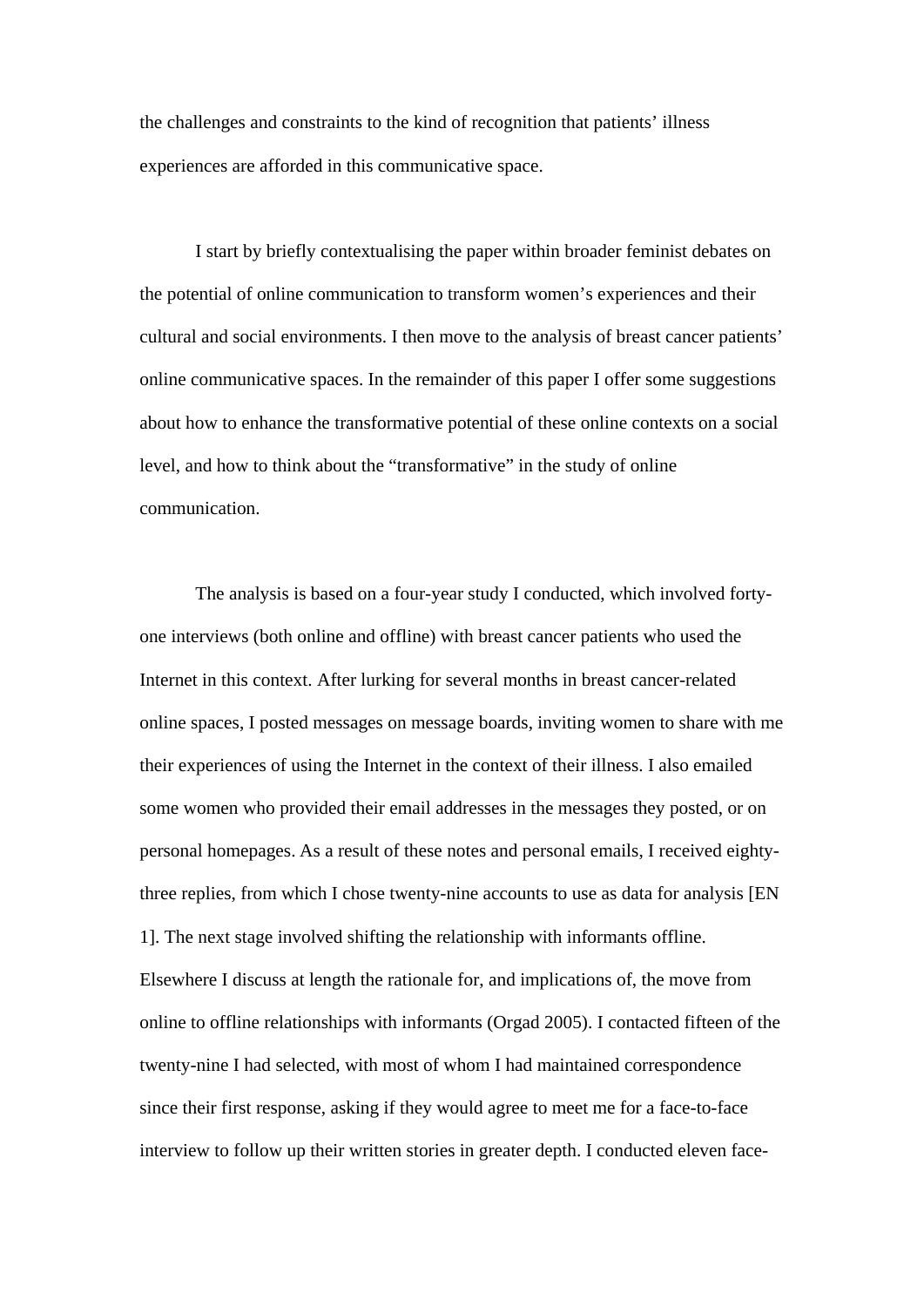to-face and one telephone interview. Ten of the face-to-face interviews took place in the United States, and one in Israel, either in interviewees' homes, or in public places such as diners. Of course, the data suffer from self-selection as well as other biases, for instance cultural and class. Except for one man, who is a cancer website designer, all the participants in the study were white women, mostly American, middle and upper-middle class, aged 32 to 76 (the majority between 40 and 60), most of them married with children. These biases shape the findings of the study in significant ways; however, for the purpose of this paper, and within the space available, I do not discuss them here (see Orgad forthcoming a). I use pseudonyms in the analysis for obvious reasons of informants' confidentiality. In addition to the interviews with patients, the research project also included a textual analysis of related websites and online forums. The analysis presented here, however, relies mainly on the interview data.

# **Feminist debates on the transformative potential of online communication**

The transformative potential of online communication has been an underlying concern in Feminist Internet studies. Broadly speaking, it relatest to whether and how online communication (in its various manifestations) transforms women's experiences and their cultural and social environments, and how it shapes, changes, challenges and is shaped by, gender relations. While it is impossible in the space available here to do justice to the scope, richness and complexity of this debate, my aim in the following account is to sketch out the central understandings that have hitherto developed in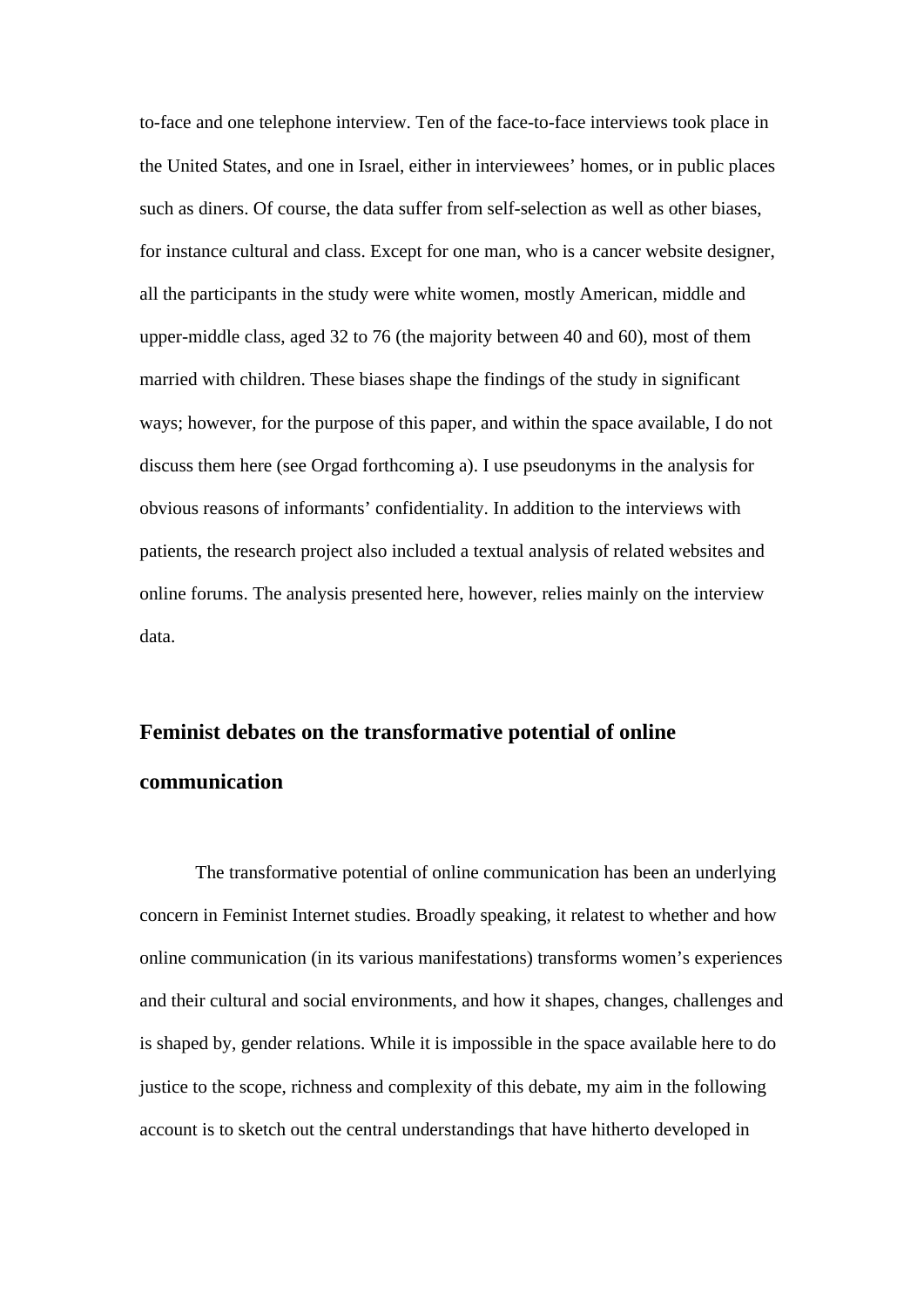relation to this question. This is the basis upon which I examine breast cancer patients' online communication.

A central contribution to the debate on the transformative potential of online communication came from the cyberfeminist approach. Jenny Sundén (2001) identifies two contradictory tendencies in cyberfeminism, each closely related to the question of the transformative capacity of computer-mediated communication. The first formation, highly influenced by Donna Haraway's work, focuses on the cyborg as transcendence of the dichotomous categorisation of male/female towards a genderless utopia. The Internet is seen as a disembodied world where this feminist utopia can be realised (p. 215). The second position stresses women's worldwide networking through their different experiences with technology, as a way to create women's own spaces of resistance in between the patriarchal structures of the Net. This formation calls for an analysis of how women are creating their own spaces of dialogue and action within the Net. In this perspective, "The idea is to explore how the new possibilities presented by the Internet can help change the cultural environment in which women find themselves." (p. 221).

Although clearly not a monolithic field, what these different cyberfeminism approaches share is their stress on the ways in which the networking and connecting of women to each other through online communication can open up new styles of working and consequently social possibilities that are not possible in other spaces and forms. Researchers associated with cyberfeminism regard femininity as the core element of network technology (Liesbet van Zoonen 2001, p. 68).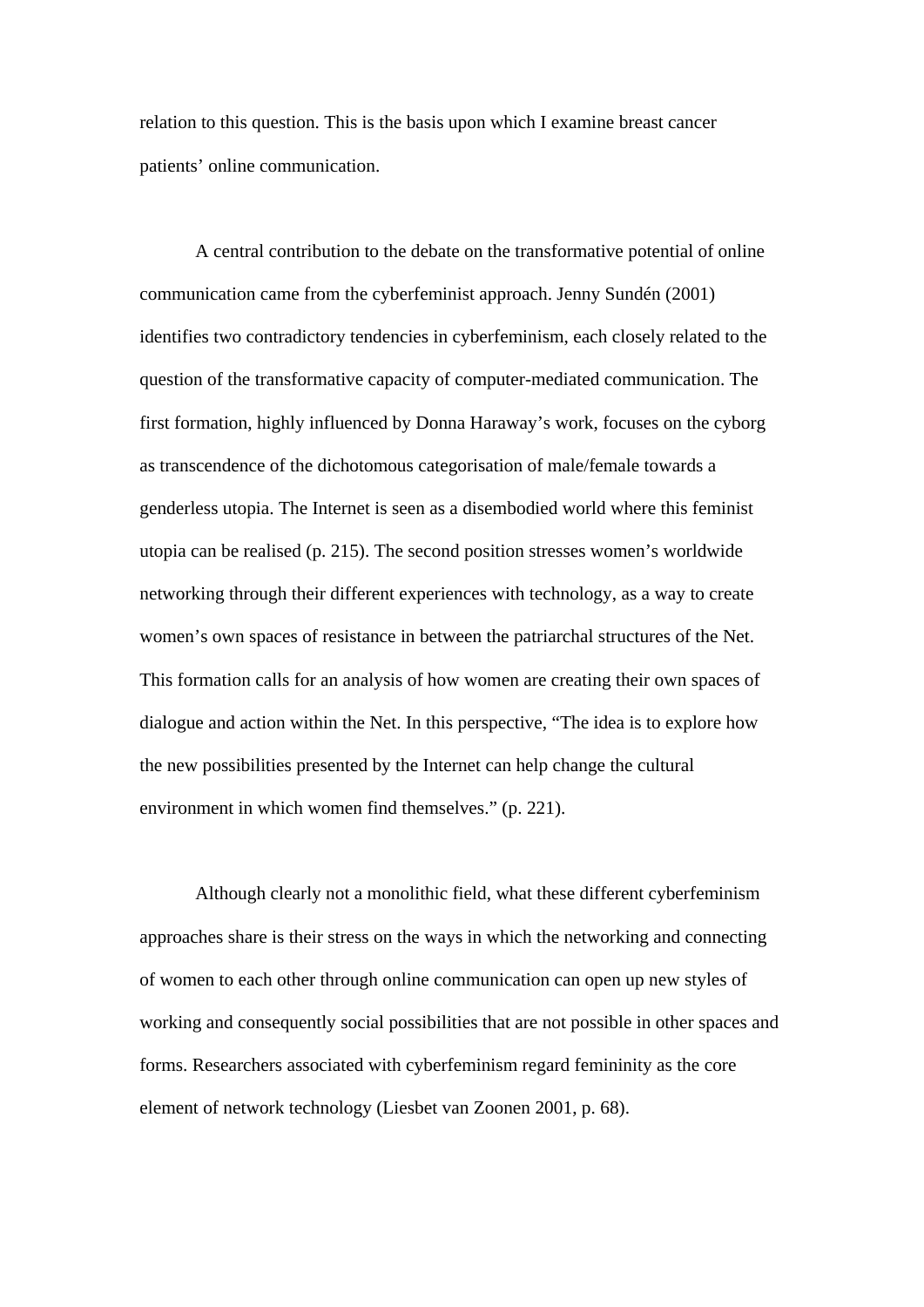A related view of the Internet as transforming the relations between the self, the body and machines was endorsed by post-modern approaches, in works such as Sherry Turkle's (1996) and Allucquere Rosanne Stone's (1995). In this view, the Internet's transformative capacity lies in the ways it allows gender categories to become reconfigured through practices such as gender swapping, cross-dressing and making up personas (Mia Consalvo and Susanna Paasonen 2002, p. 2). In particular, it is the disembodied and anonymous nature of online communication that is seen as enabling the experiencing of a new sense of self, one that is significantly gender-free, fluid and decentred (Judy Wajcman 2000).

Other studies, partly in a critical response to the abovementioned views, have shifted from a concern with the Internet as a communicative space in its own right, to focusing on the ways in which users' Internet practices are embedded into structures of everyday life (Consalvo and Paasonen 2002, p. 4). Consequently, in this paradigm, in accounting for the transformative potential of the Internet and computer mediated communication, researchers focus on the ways that this communication is connected to and embedded in existing offline structures and practices. Crucially, unlike cyberfeminist accounts of the cyborg, or post-modern views, this perspective emphasises that a critical evaluation of the transformative potential of online communication must consider the connections between what happens online and what happens offline.

The stress on the inextricable interweaving of online and offline practices has often led to scepticism about, or at least a more cautious approach to, the capacity of online communication to truly transform women's experiences and their cultural and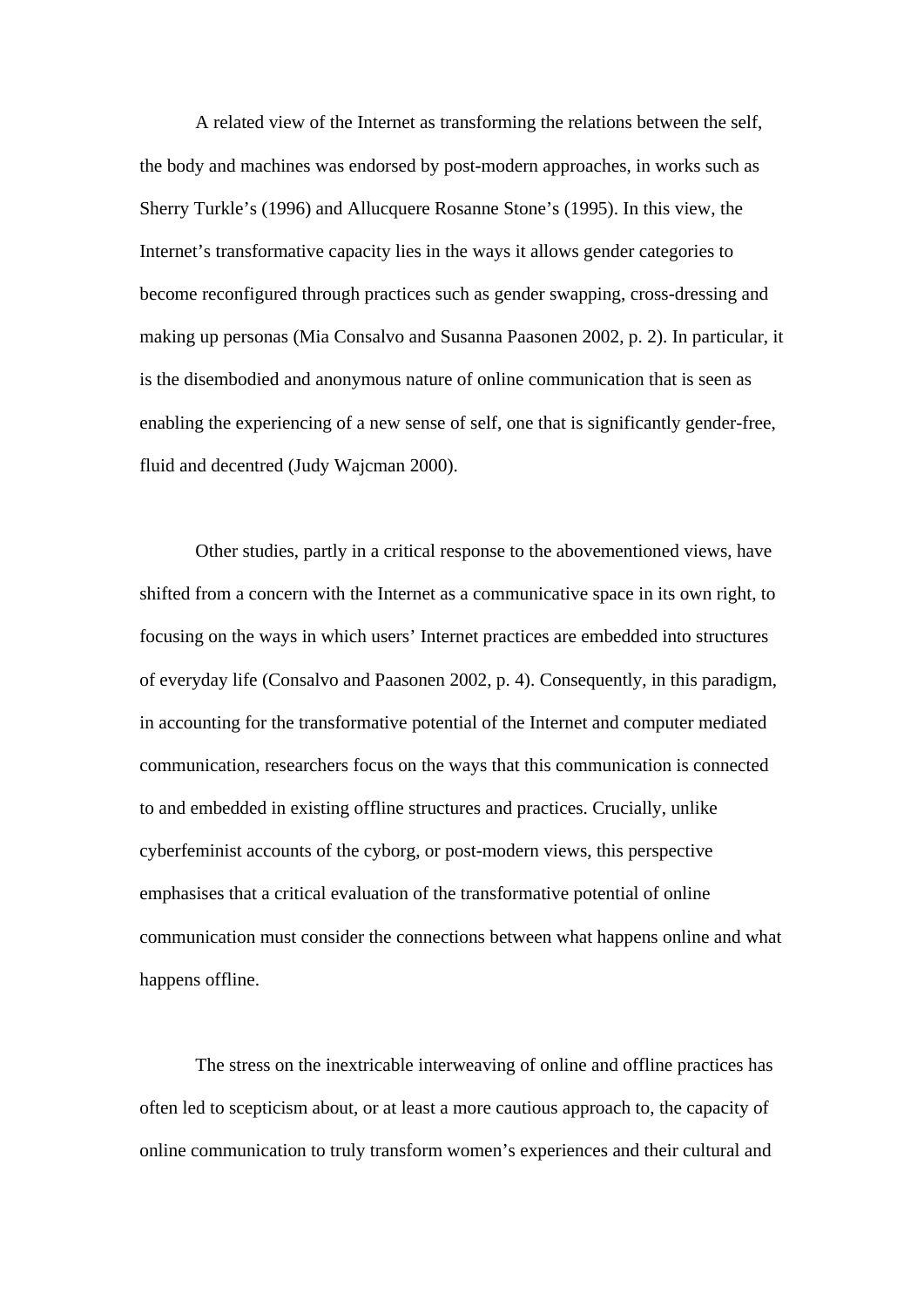social environments, and to subvert gender relations. Approaches such as political economy for example, have highlighted the embeddedness of the Internet as a communicative space within wider public discourses, that tend to reproduce traditional representations, for instance of women as consumers (Michelle Rodino 2003; Liesbet van Zoonen 2001, p. 69). Other critics, from linguists to ethnographers, have highlighted the persistence of traditional (offline) gender power relations and domination in online spaces, for instance by exposing women-users' online experiences of flaming, trolling and traditional misogynist sexual harassment (e.g. Elisabeth Jay Friedman 2003; Susan Herring 1999). More optimistic accounts of the transformative aspects of online communication contexts have adopted a somewhat romantic approach to the relationship between participants' online practices and their everyday life. They emphasise the ways in which online spaces, such as online diasporic communities, are actively used (rather than passively consumed) by women to contest and redefine (offline) gender power relations (e.g. Marianne I. Franklin 2001; Ananda Mitra 2001).

While these kinds of accounts have a seductive explanatory power, they have become increasingly subject to criticism, particularly by studies of gender and development (e.g. Radhika Gajjala & Annapurna Mamidipudi 1999; Wendy Harcourt 1999). For them, the significance and impact of online communication can and must be evaluated only in light of its actual consequences for the material conditions and cultural practices within which it is embedded. The fact that women talk to each other online, and that in this process peripheral matters gain public recognition, is not sufficient on its own. The question, they argue, must be whether the material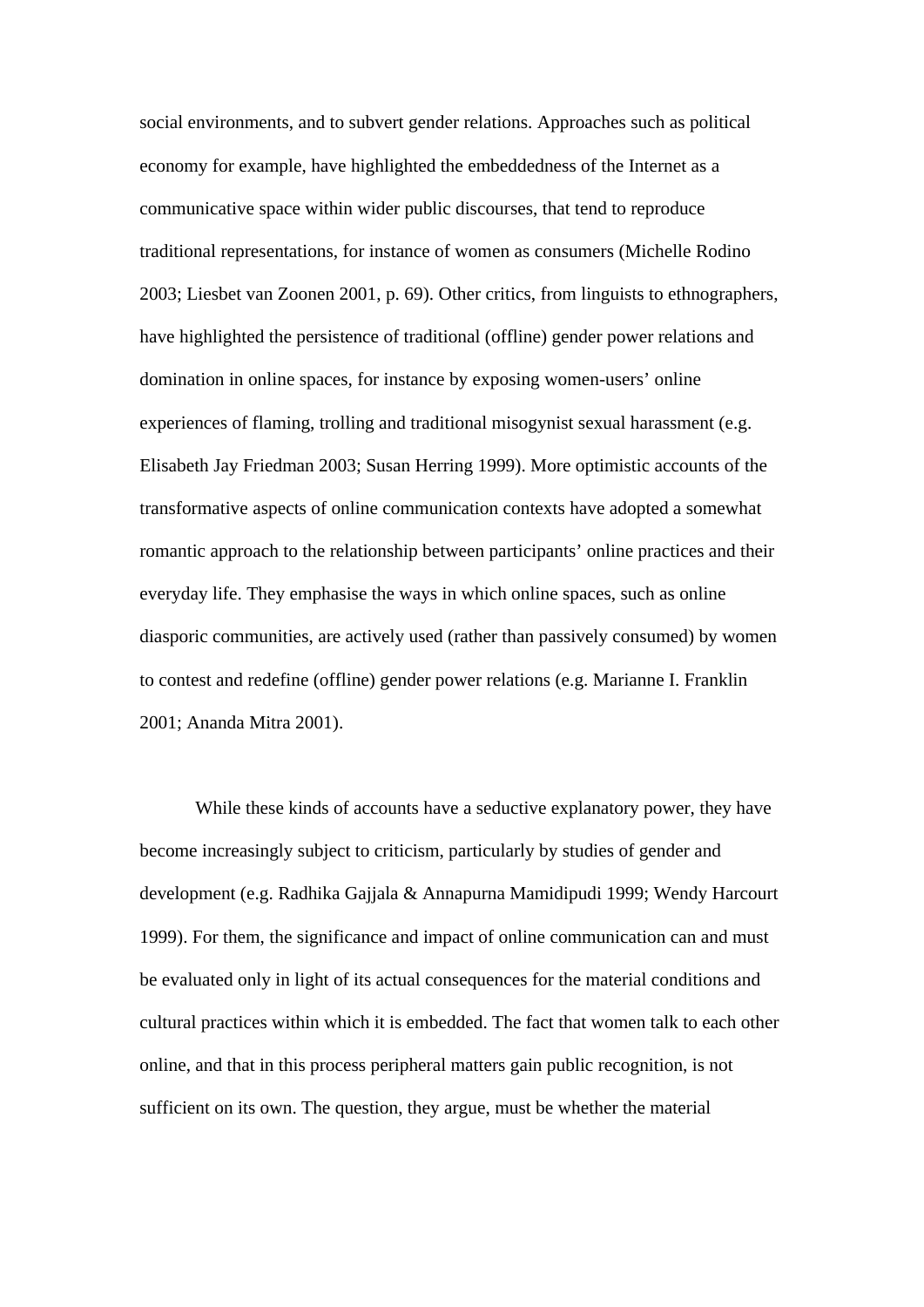conditions and cultural practices that gave rise to such circumstances in the first place have changed or remained disregarded (Sujata Moorti and Karen Ross 2003, p. 350).

In the following account, I use this contextual discussion to critically examine the transformative potential of breast cancer patients' online communication. I am interested in whether and how women's online communication of breast cancer transforms their experiences, and their cultural and social environments. I start with a brief introduction of the online landscape of breast cancer patients' online communication, before moving to the actual analysis.

# **The online landscape of breast cancer patients' communication**

The online landscape of breast cancer patients is not monolithic. Rather, it encompasses numerous and varied sites and discursive forums where different aspects of the illness are discussed. Some websites are more informative in character, consisting of features such as downloadable articles, details of medical research, statistics, and glossaries of terms on aspects of a particular problem. There are also some visual features, for example, using Webcamera technology, some websites broadcast surgical operations to help patients prepare themselves for surgery. Most websites also have interactive forums such as peer group e-mails, message boards, discussion lists, newsletters, online personal diaries, and text chat rooms. Notably, in interactive sites focused on chronic illness and cancer in particular, breast cancer forums are often the most active ones. [EN 2].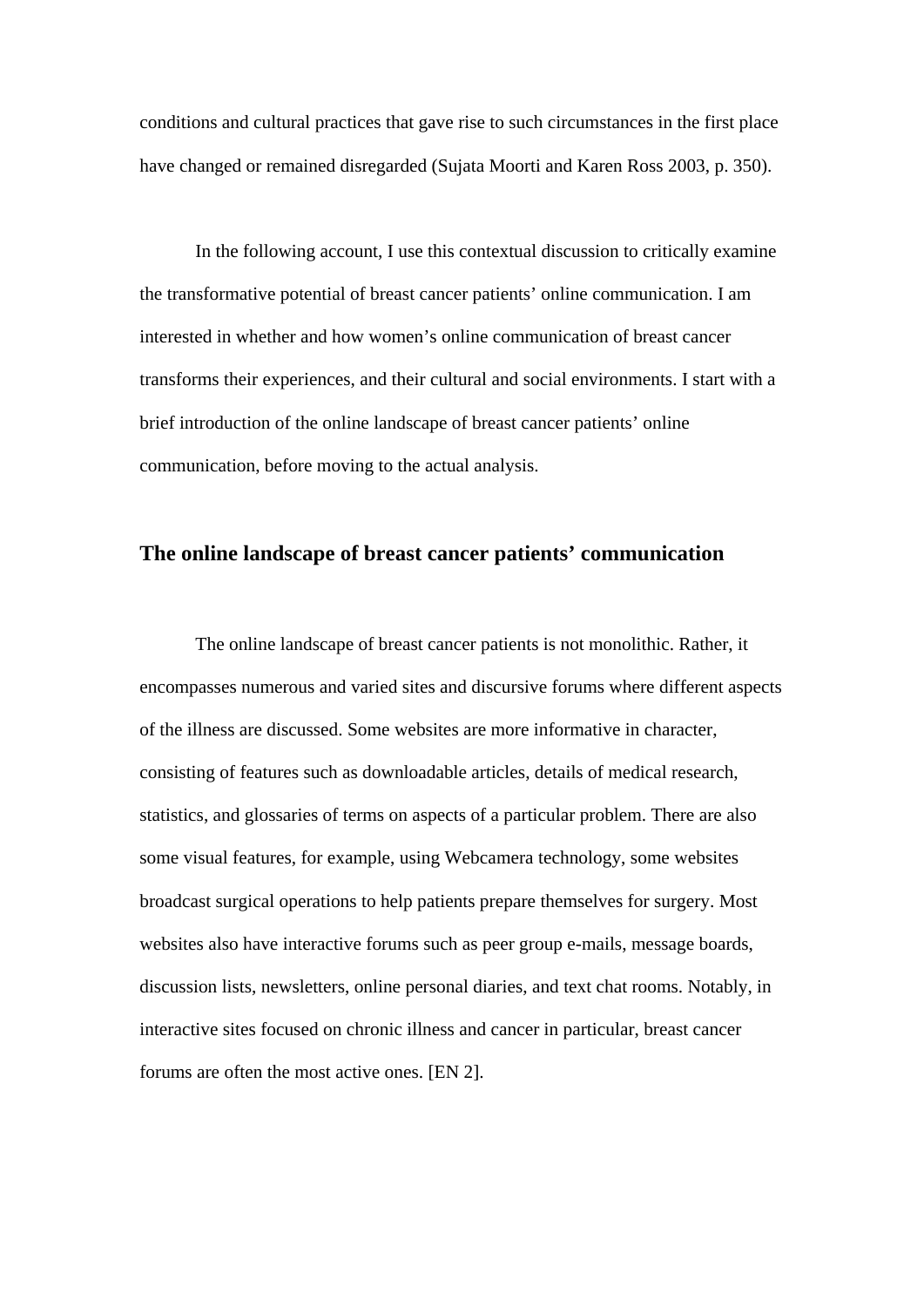Breast cancer patients engage in forums that facilitate communication between patients, and between patients and health professionals. This analysis focuses on the former, particularly through activities such as patients' posting messages on message boards, sending e-mails to fellow sufferers, publishing their "journey with breast cancer" (as they often call their personal online diaries), discussing aspects of the illness in text chats, sending prayers on "praying message boards" to women undergoing risky stages in their treatment, and reading and responding to breast cancer mailing lists. The decision to focus on activities that centre on women's supportive and affective exchange of their personal experiences derives from interviewees' accounts. In their interviews, women mainly talked about their participation in activities that were focused on personal and often affective interactions with fellow-sufferers. They occasionally talked about other kinds of online activities, such as fundraising and breast cancer-related political activism, or entering into critical discussions about treatments. Katy reflects on the bias towards the personal and supportive rather than critical discourse in the online forums she encountered:

I came across sites where there were sort of regular groups of women who seemed like they were support groups and they checked in regularly, and they updated each other on their progress and so on. I never … I didn't get … I never got to the point of going back to any of these. I came across and passed them. I felt quite alienated by them … the whole way it was set up. There were certain things that went on; people made supportive comments to each other and you're allowed to raise questions and you can recommend this and recommend that … it just seemed like these women were involved in a form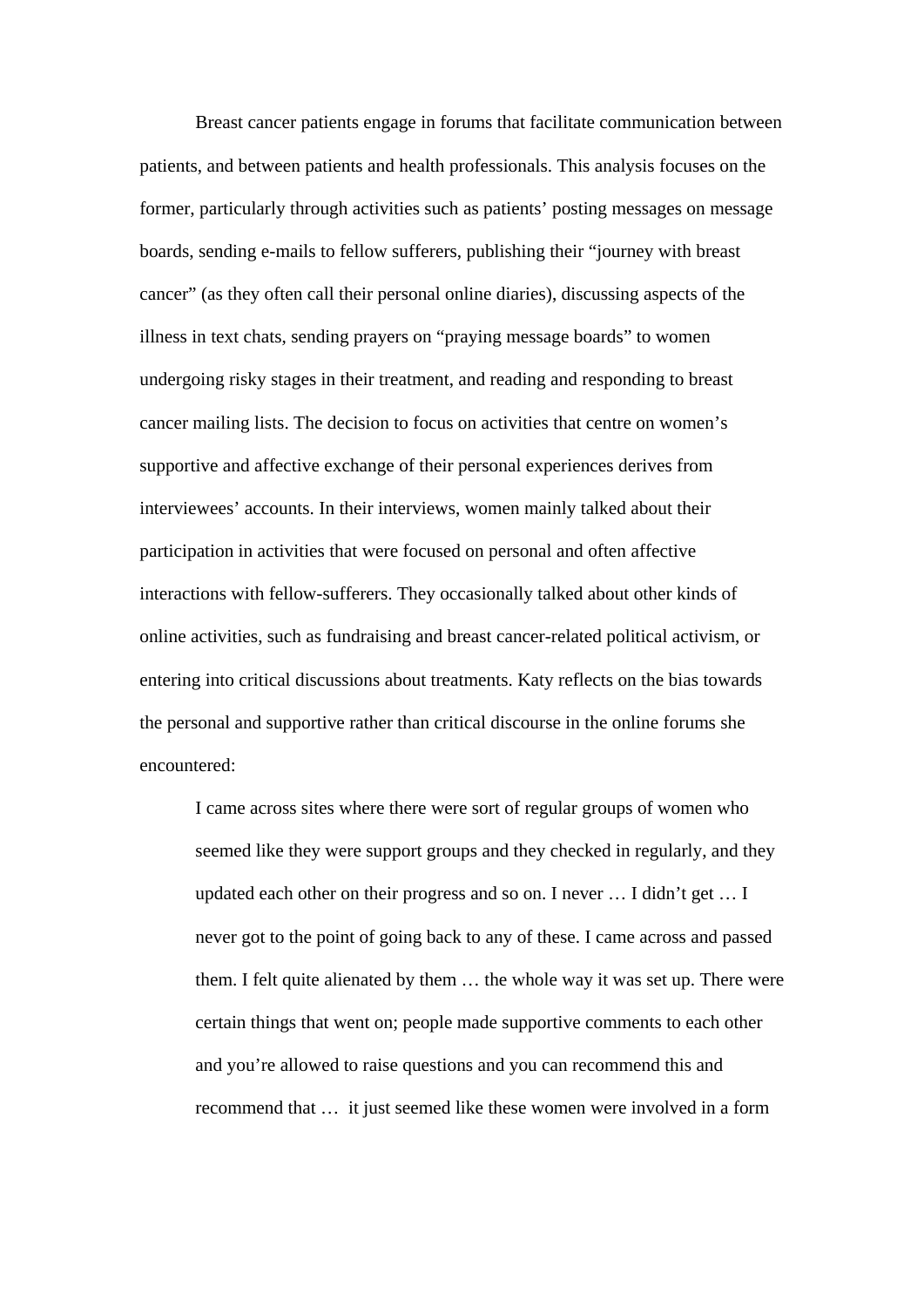that was about mutual support, it wasn't about having arguments at that kind of a level. (Interview 11)

So while I do not deny that there are breast cancer-related political and critical activities and discourses happening online, and that they are significant, my study shows that occurrences of these kinds of sites and activities are relatively minor. I will develop this claim further in my analysis.

The most notable participants in breast cancer related online forums are patients who are going through the illness or those who have gone through it in the past. Naturally, given that the disease is overwhelmingly a women's illness, the majority of consistently active participants in those websites are women diagnosed with, or worried about, breast cancer. Other participants include friends and family, caregivers (other than family), members of medical organisations, medical workers, and other related experts, although they are generally far less present in these forums.

# **Analysis of breast cancer patients' online communication**

# **The pink side of the online ribbon: the transformative potential of patients' online communication**

### Translating silence into visibility

Perhaps the most obvious and general sense in which women's online spaces can be seen as transformative, is that they provide forums that make the experience of breast cancer publicly visible, rather than just a private source of pain. Launching a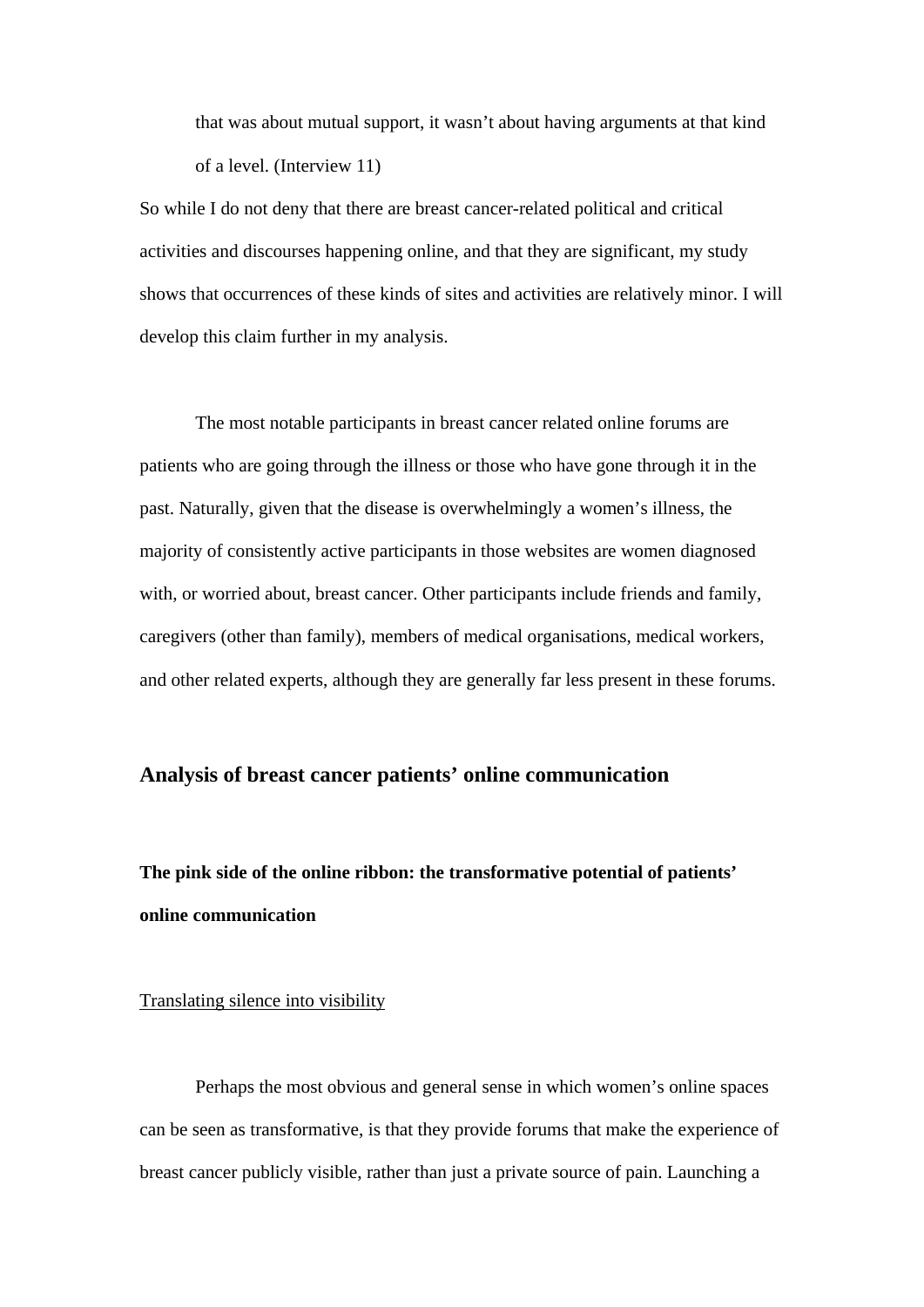personal homepage to trace the experience of illness and healing, sharing experiences, or posting a question concerning their experience on message boards, are ways that make breast cancer patients visible to each other. Participants often consider their engagement in online sites as a way of breaking the silence and overcoming feelings such as fear, uncertainty, confusion, and shame by putting their personal agenda forward in a public forum.

Beyond the personal benefit a woman may receive from putting her private experience on the public online space, the transformation of individuals' private experiences into a public forum also has wider social and political significance. To understand the social significance of this transformation, we need to see it in relation to the historical trajectory of breast cancer, in particular, the "coming out" of the disease "from the closet to the commonplace", as Leopold describes it (1999). The Feminist movement has fought against silencing techniques by creating forums where survivors can speak. Consequently, patients' forums have burgeoned in the last decades, allowing private experiences of breast cancer into the public arena. The Internet, by facilitating a discursive space where breast cancer survivors can communicate their experience and become visible to each other, has contributed to this. It provides forums that enable what Audre Lorde in her influential account The Cancer Journals (1980), was calling for women with mastectomies to do: to "translate the silence surrounding breast cancer into language and action against this scourge" (cited in Laura K. Potts 2000, pp. 122--123). Echoing this, one breast cancer survivor uses the slogan "Only in silence can breast cancer continue to kill" to introduce her personal homepage.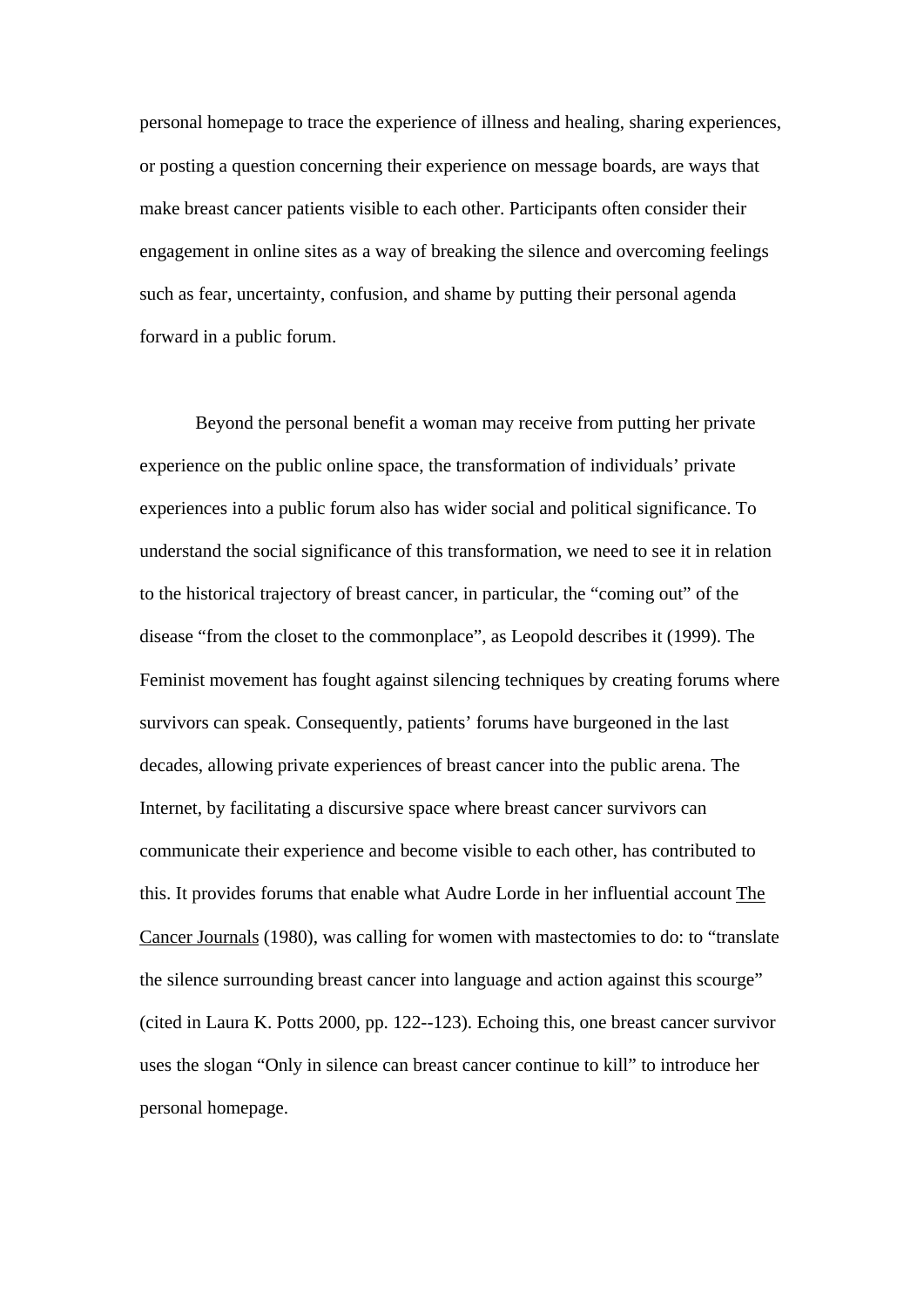#### Critical debate and the lay-expert voice

The social and political significance of women's online communication of breast cancer is also related to the potential ways in which, by voicing their experiences and views, they can challenge the traditional patient–doctor authority relations. Much of the writing on patients' online communication has celebrated the ways in which patient–doctor power relations are being redefined, as a consequence of patients' "empowerment" by the information they access online. My study corroborates the general observation that online patients often get information that they could not have otherwise obtained, and which sometimes contradicts or challenges the information given by their doctors. The following extract articulates this point:

Tons of information you get from other women who have dealt with BC is different from what the doctor tells you. He tells you what the treatment should do, lists the possible side effects, recommends medications to combat the side effects, etc. The ladies have BEEN THERE, DONE THAT - they give you an honest accounting of how it happens, what it feels like, what side effects are and how to handle them. (E-mail interview 2)

Patients' postings on message boards are sometimes quite critical of available treatments, and the medical establishment. Furthermore, through publishing their texts online, patients' lay, experiential, subjective and anecdotal experience is transferred into knowledge, which becomes valued and recognised. To follow Ananda Mitra's (2001) argument in her account of diasporic websites, the transformative potential of such articulations lies in the possibility for the marginal (women patients) to enter into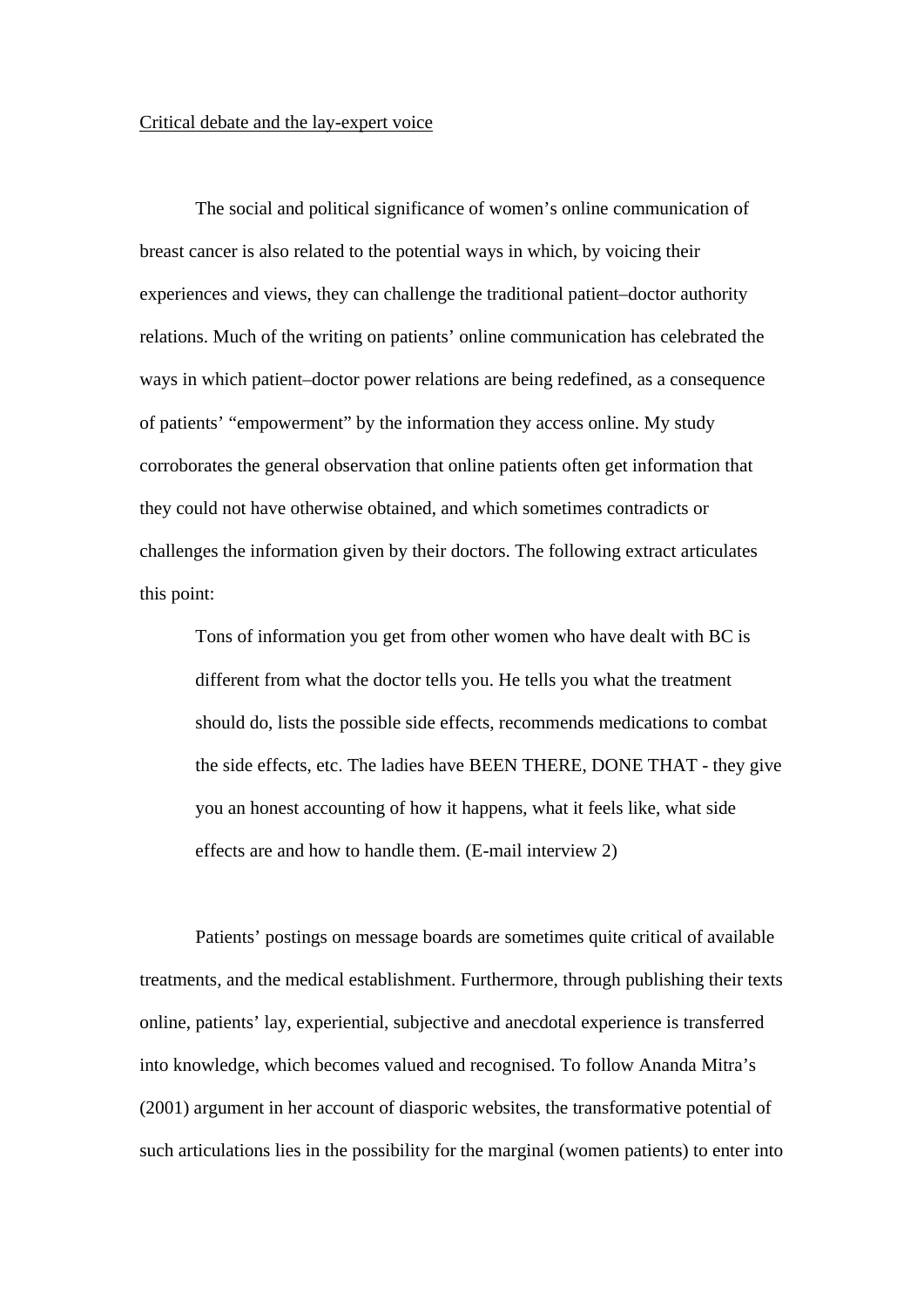a dialogue where the dominant (doctors, and the medical authorities more generally, which are predominantly male) can no longer systematically silence these voices (Leopold 1999). Women's online voices on message boards, in personal journals, email exchanges, chats, and other forums have the potential of producing a call that the dominant---governments, medical systems, pharmaceuticals---has a moral obligation to acknowledge (based on Mitra 2001).

## Control of representation

Yet this kind of lay-expert critical representations increasingly appears in various media contexts, such as autobiographies, newspaper columns, and television talk shows. One aspect that seems particularly salient to, and quite distinctive of the Internet is that it allows patients far more meaningful control over how their experience of breast cancer is represented, than do other mass media contexts. Patients are able to control, or at least have a meaningful impact, on the way the illness is represented, both in terms of process and content.

As far as the process of production and representation is concerned, the mass media is characterised by a relatively high level of editorial control. Although patients are occasionally given a voice in the mass media, elements such as the format in which their account will appear, the timing, and the placement are almost completely controlled by the producers. By contrast, in most online forums patients can publish their accounts in a direct, straightforward and simple way, often without having to register as members, and with minimal (if any) editorial intervention. Online, they also control the temporal aspect of the communication, a capacity they lack when it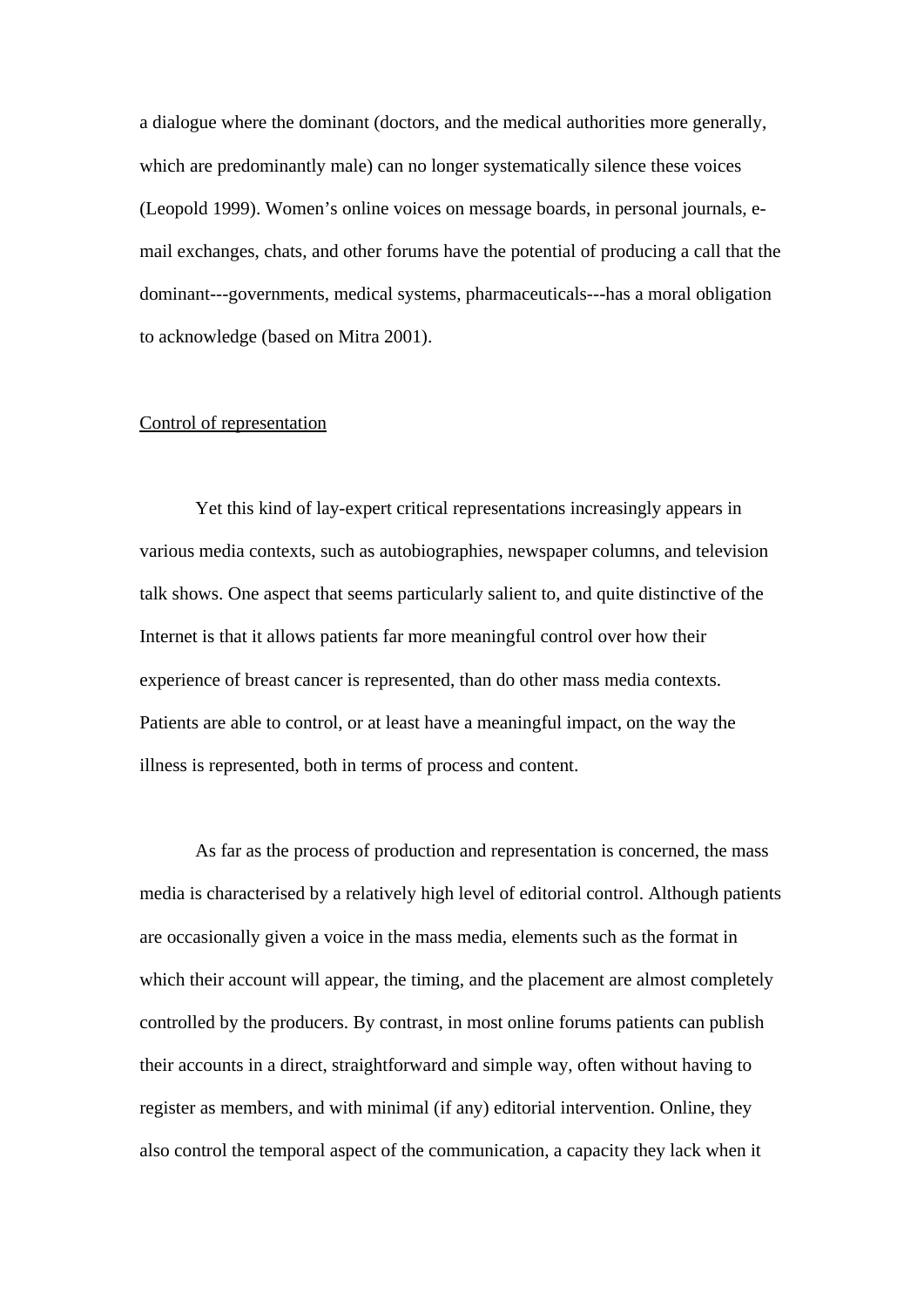comes to other media. In their interviews, women often emphasised the importance of their capacity to go online and engage in personal reflection at their own convenience, at their own pace:

When your [sic.] in this situation you're on such a roller coaster it's nice to calmly sit down and search with out some one over your shoulder. And you don't have to talk to any one at that time. Grieve is a big part of the process and sometimes you just don't know how it will play in it. So there is no pressure … And you can deal with it on your own time and own way. (E-mail interview 25)

Online, it is the patients who decide, whether, how and when their experience will be depicted publicly.

Perhaps more pivotal, however, is the sense of control online participants gain over the content of the representation of their experience. With mass media like television or even the press, patients have limited control over the way their experience is represented. For instance, Jenny Kitzinger (2001, p. 98) describes how in the 1990s, media representations of child sexual abuse, even if they were positive, often caused considerable discomfort and distress to incest survivors. Survivors felt that their experience had become public property.

Similarly, in my study women were often critical of the way survivors' autobiographical accounts are presented in the mass media, especially television. Interviewees often regarded such representations as populist, not serious, as appealing to the lowest common denominator, misleading and consequently even dangerous (as they might influence women suffering from the disease to take ill-advised decisions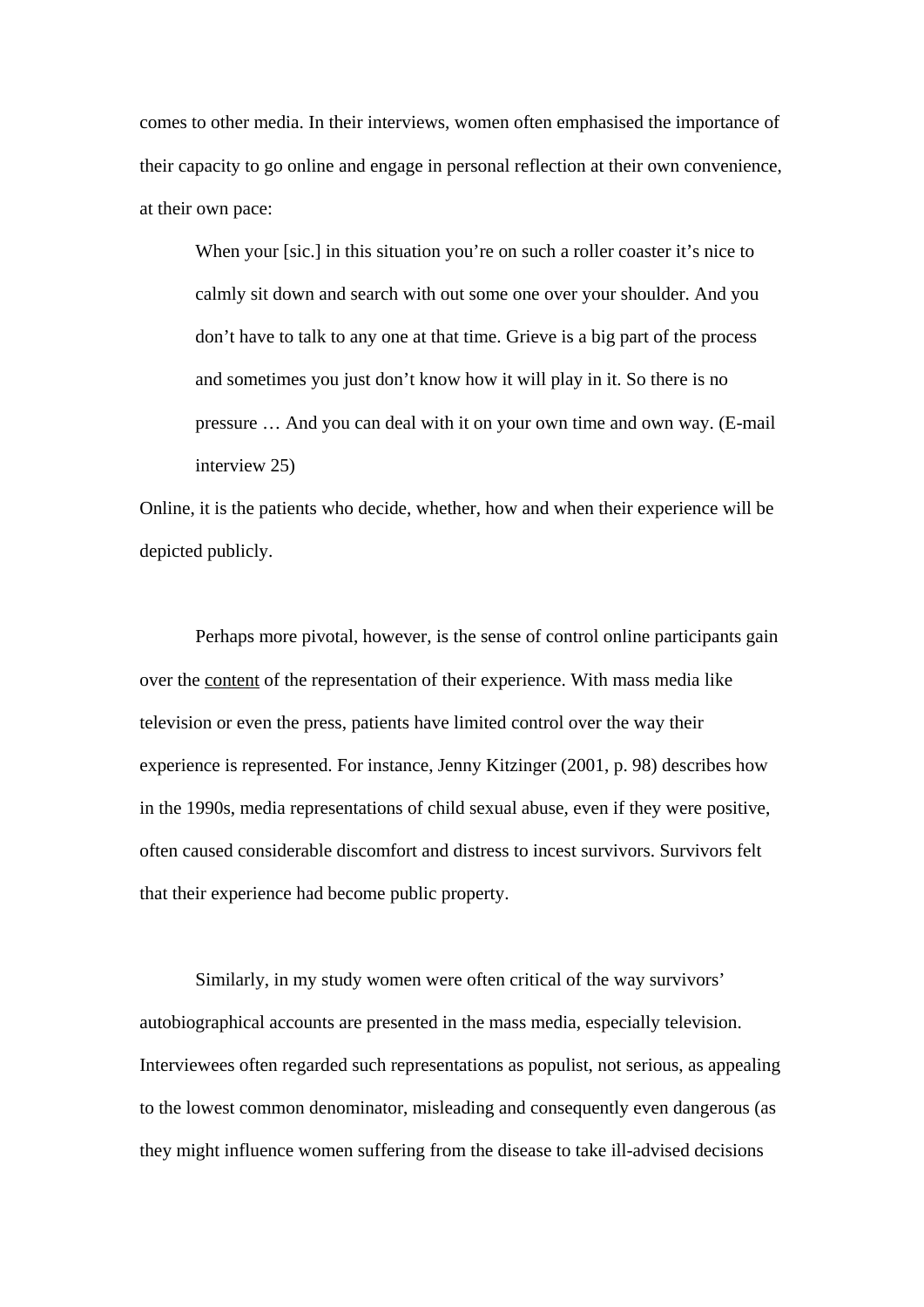regarding their treatment) [EN 3]. Clearly, patients feel they lack control over these public representations. In contrast to the celebrity-oriented depiction of the illness that often takes place on television shows, where famous figures who are breast cancer survivors tell their stories, online disclosures are seen by women as close to home, that is, experiential and private, or in "the people genre", as one interviewee calls it:

> After absorbing all of the information garnered from the net and from anecdotal information provided by the "people" genre, I've arrived at several personal conclusions … The most important conclusion for me is that each person's breast cancer is uniquely their own. No two people reach the same medical treatment, nor do any two people with the same diagnosis and survival stats have identical chances of survival. (E-mail interview 24)

In this sense, patients' online spaces open up communicative possibilities which do not exist in the mass media. Rather than passively consuming public representations, women online produce their own constructions, deciding where, when, and how they would appear. Even as consumers of other women's stories online, they have greater ability to actively negotiate over the representations they encounter, by responding to these stories in the public forum. For example, frequently newly diagnosed patients post messages on a discussion board expressing their anxiety, shock, and despair. Were such an account to be broadcast on television, or published in the newspaper, fellow sufferers would have very limited ability to comment on it or offer sympathy. Online, however, this kind of posting usually provokes a chain of responses from fellow-sufferers, who help the original poster to reformulate her reactions.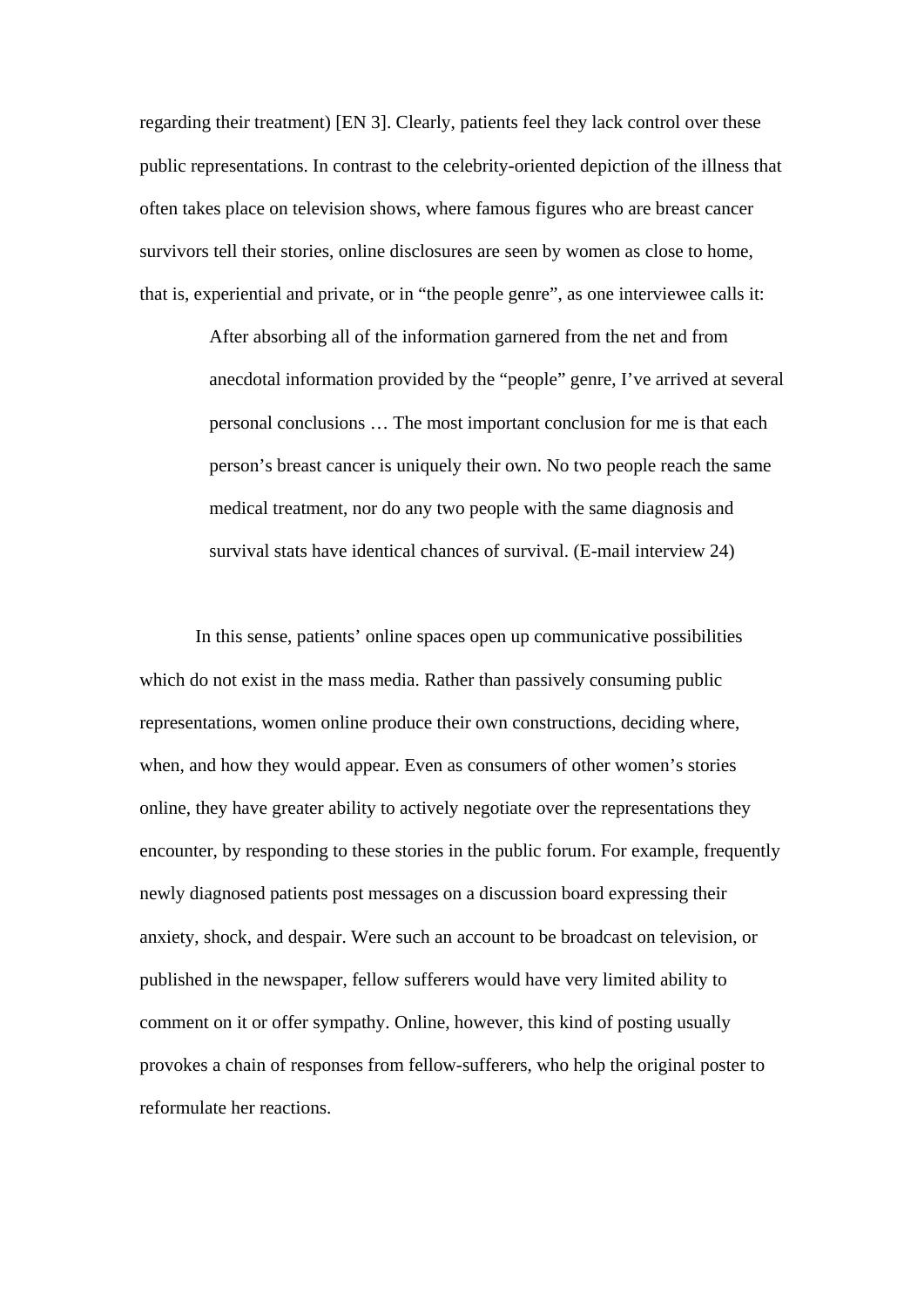#### Personalisation and specificity

Another way in which patients' online communication challenges traditional representations and discourse of the illness---and can thereby transform women's experiences and the broader cultural environment of breast cancer---is that it allows the representation of a range of diverse experiences. Unlike the mass media, where multiple experiences are commonly bundled into one representative figure (what Leopold calls the "exemplary power of celebrity" 1999, p. 253), the online space can accommodate multiple stories and voices. The availability of hundreds of patients' personal stories in numerous forums reflects the variable and unpredictable nature of the illness. As the woman who referred to "the people genre" implies, encountering the abundance of different personal experiences online conveys a clear message: that each patient's experience is unique and specific. This recognition, replicated in many different patients' forums, leaves open to attack the "one-size-fits-all" formulation, that for years characterised the official medical approach to breast cancer treatment (Susan Love 2000, p. xviii).

The emphasis on the personal and specific character of the illness is particularly enhanced by the personalised dimension of the online experience, and even more by the capacity to perform a search for very specific information that relates to the user's personal interests. The "Shared Experience" website ([www.sharedexperience.org](http://www.sharedexperience.org/)) is a useful example in this context. It is defined as a "Cancer Support Knowledgebase", designed to enable cancer patients and their caregivers to share their experience of illness online. To search the website's database of patients' stories of their illness, one has first to choose a particular cancer type from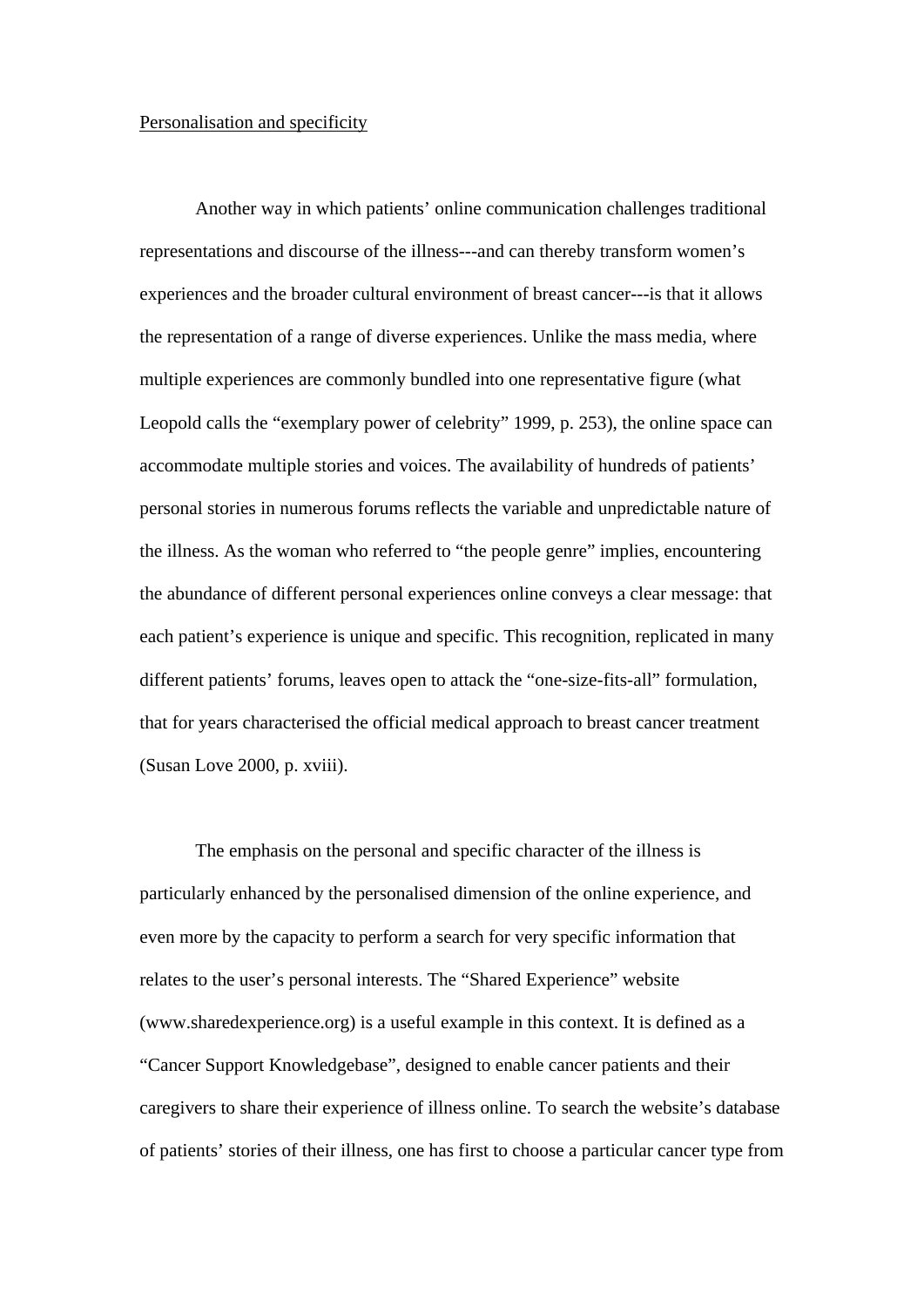a dropdown list. Thereafter one can enter very specific details in several open text fields for categories such as "diagnosis", "chemo drugs", "treatment", and "quality of life". The search is designed to look for the private, the specific, and the personal. The search results are displayed in a table where each row represents a patient's account of her illness and treatment. By clicking on a row, a detailed account of this illness experience is displayed:

### [INSERT HERE FIGURE 1 'Shared Experience' cancer stories table]

# Commonality, bonding and sisterhood

However, while Internet forums such as "Shared Experience" enable personalised communication, and frame each patient's experience as unique and specific, they also convey a sense of similarity and commonality. Take, for instance, the above table of "Shared Experience" cancer stories. On the one hand, as I have shown, it consists of hundreds of patient stories, each recounting a specific experience. At the same time, the search results display a general table which bundles twenty-five stories per page, by predefined categories: "Cancer Type", "Diagnosis", "Treatment" and so forth. This table emphasises the commonality between breast cancer patients' experiences, rather than the uniqueness and particularity of each story. One of my interviewees eloquently articulated this when describing her personal experience as "the everywoman's story": "Why would they be curious to read my story? It's not that it's so terribly unique, but it's also part of why I wanted to tell it … I really felt this could be the everyman, or 'the everywoman's story'." (Georgia, interview 7)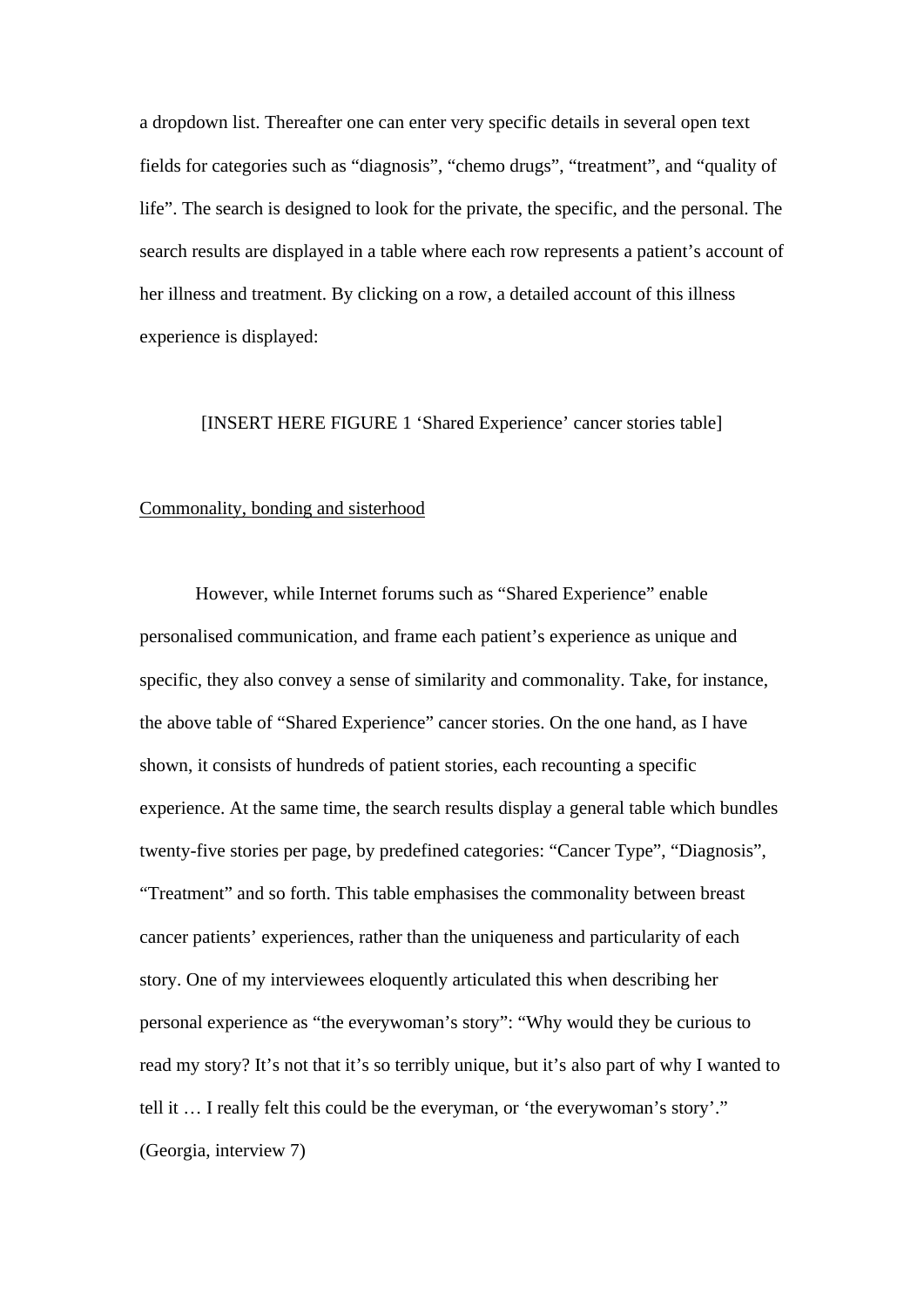The commonality aspect of patients' experiences is coupled with another central aspect of breast cancer patients' online communication, namely bonding and sisterhood. One of the implications of breast cancer being relegated to a woman's private sphere was that women had no idea of how large a sorority they belonged to (Leopold 1999, p. 153). Even with the emergence of the illness into mass media, the communication of breast cancer experience remained a one-way street. The opportunity to talk to a fellow sufferer about her experience was not always available, and if it was, constraints such as physical distance, reluctance, or incapacity to meet face-to-face, often rendered it impossible. Some of my interviewees told me how they were geographically remote from other sufferers, and thereby felt isolated. There is not always support available in the local area. Even if support systems, such as faceto-face support groups are available and accessible locally, patients are often too weak physically and emotionally, to be able to participate in embodied supportive interaction. Against this background, the networked organisation of the World Wide Web appears invaluable:

It [the Internet] is a great way [to] avoid becoming isolated---which is so common for cancer patients as either you don't feel well due to surgery or chemo or radiation. Or you don't always look good (I am bald now for the duration of the chemo tx) or just you don't feel like being social for whatever reason. (E-mail interview 11)

For women who are connected to the Internet and are computer literate, the online space offers numerous sites for quick, easy and relatively cheap communication with fellow-sufferers. A strong sense of coalition, collaboration, and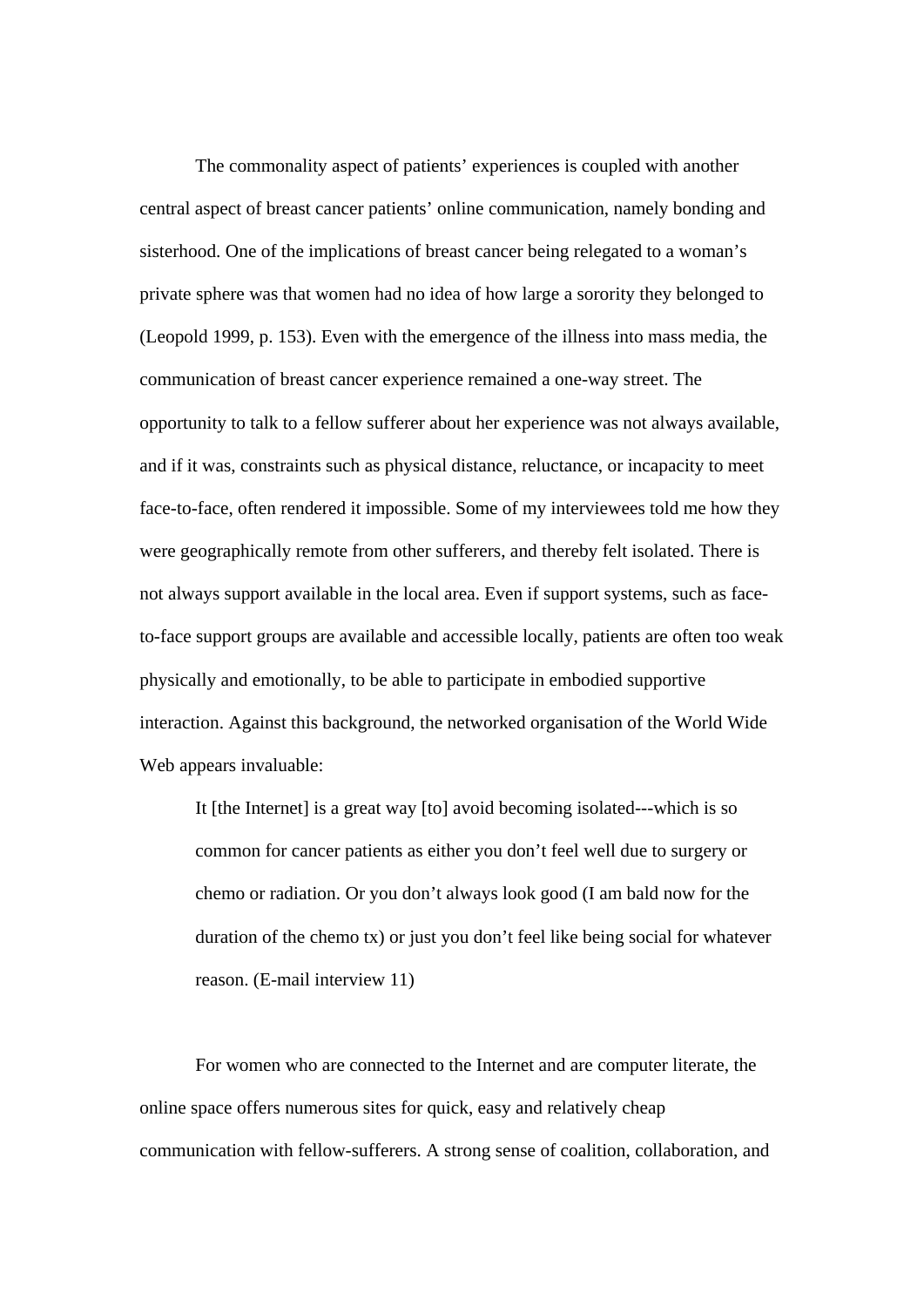networking often emerges from patients' online experience. As the following excerpt testifies: "The camaraderie is amazing, the love and acceptance of each other's differences is almost overwhelming" (Wendy, e-mail interview 24)

In this sense, breast cancer patients' networks constitute a good example of the transformative potential of online communication for women, as perceived by cyberfeminism. Some interviewees described their experience of networking with other fellow sufferers through the Internet in very similar terms to cyberfeminism, that is, as women's special space, that opens up social possibilities which are not possible in other spaces and forms. For example:

[I]nterpersonal relationships are a vital factor for healing in the body/mind/spirit connection during the entire process. Doctors who treat a patient like an intelligent fellow human, nurses who are careful and considerate of a weakened body and spirit, medical techs who are empathetic to a patient's fear and frayed nerves, and a support system of close friends and loving family make up the mix that's guaranteed to facilitate healing and peace of mind, provided the patient is herself/himself open to healing. **The internet was the only place, in the beginning of my bc** [breast cancer] **journey, where those vital elements were present.** (E-mail 24; emphasis mine)

That being said, where my analysis of breast cancer patients' networks differs from a cyberfeminist interpretation, is that I do not think that there is necessarily anything inherent in the technology of the Internet that facilitates feminist politics and communicative styles of bonding and supportive networking. The networking and companionship that emerge between breast cancer patients online cannot be reduced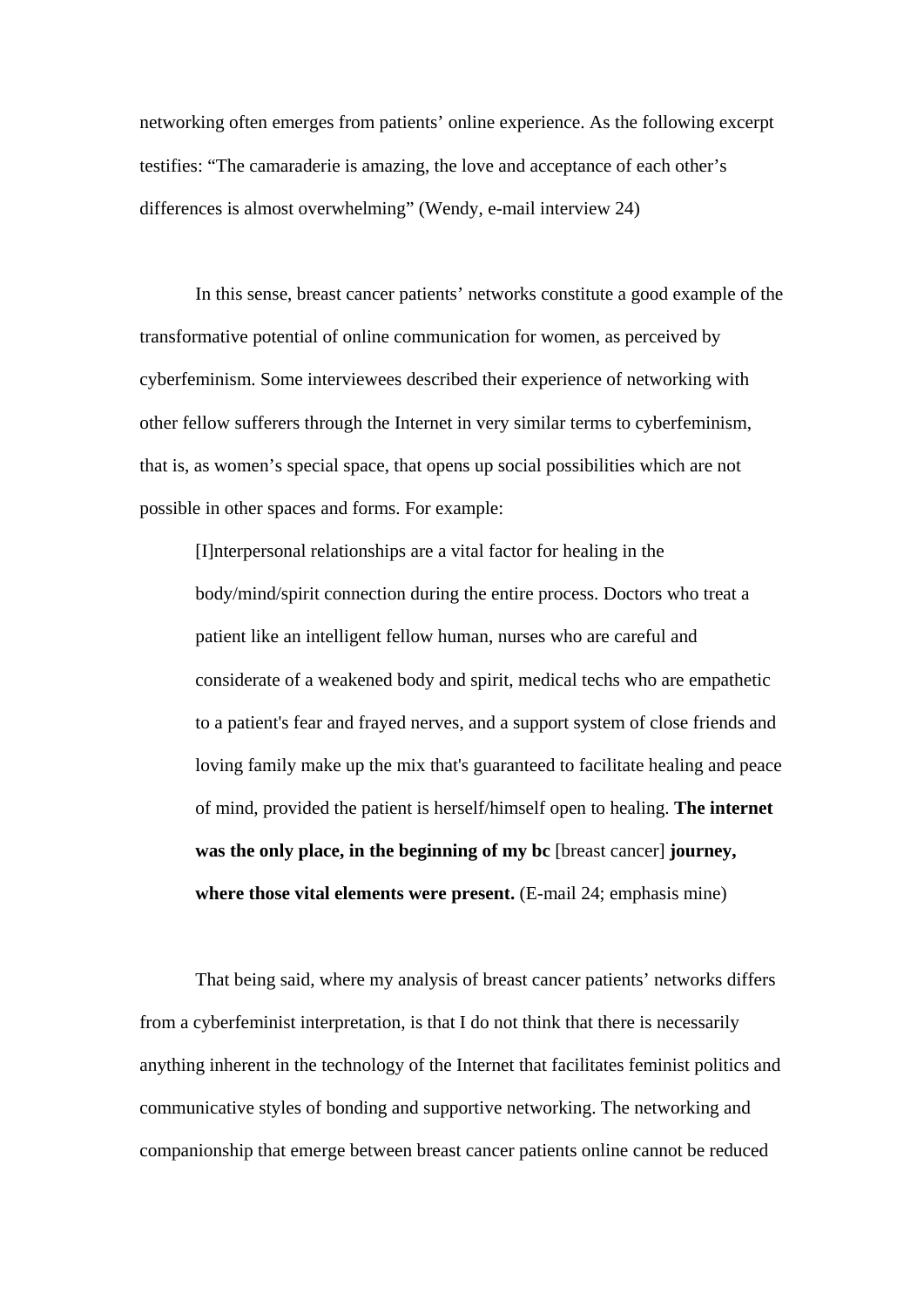to mere communicative practices and styles of women. Online spaces of breast cancer patients are constructed out of different technical, social, cultural, and personal factors that engender this kind of online experience, for example age and cultural background (I discuss these aspects and others in depth elsewhere, see Orgad, forthcoming a; forthcoming b). Thus, while the supportive relationships enabled by the network technology entail real potential for women participants to transform their experiences and their cultural and social environments, there is nothing specific, primary, or exclusive about the feminine component of these relationships that makes them meaningful.

# Anonymity and disembodiment

One of the key elements that seems to enable the emergence of these productive relationships, and the extension of feelings such as pain, shame, guilt, or anger from the private sphere into the public realm, is the anonymous and disembodied character of online communication. Although interviewees often found it difficult to admit that anonymity played a role in encouraging them to disclose their private experience in breast cancer online forums, they would usually acknowledge the role it played for others with whom they communicated: "Most people who are online are very open about whatever they're saying. I don't know if they were that open if they were in person" (Barbara, interview 2). Previous studies corroborate this observation, showing that anonymity provided by online communication encourages self-disclosure (Steve Jones 1998; Howard Rheingold 1994; Sharf 1997).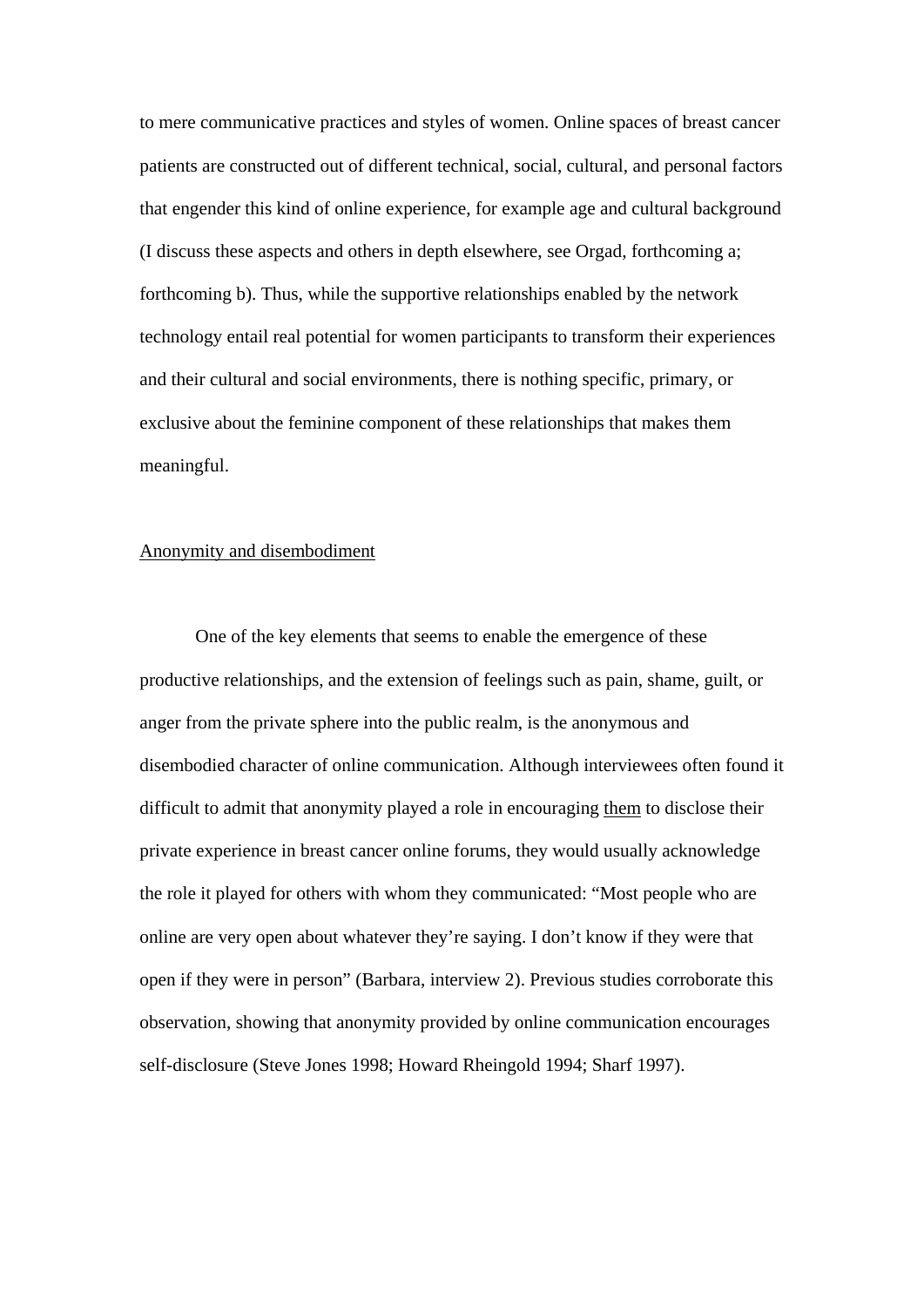What do anonymity and disembodiment mean for breast cancer patients who communicate their experience online? What possibilities does the anonymous and disembodied character of the online space open up for those women? For some patients, being able to communicate their experience anonymously online implies a capacity to control the degree of their visibility. It means they can control "leakage" of the experience of their illness into spaces and times where they are not interested in communicating it, something they are unable to do in other aspects of their lives. Audrey's account illustrates this point:

The other point that bothered me with breast cancer and living in a small community … people would tell other people all the time! … that's a community. If a young person gets a disease, it's very choppy and then it goes around … It gets me very angry when I hear people know my circumstances whom I didn't tell ... This is not information to share, no one should know that. It's a very personal thing … I don't want to be known as the one with breast cancer. (Interview 1)

Ironically, perhaps, by participating in online breast cancer forums, women like Audrey are precisely taking on the role of being "the one with breast cancer", but in doing it anonymously, and in a disembodied fashion, they enjoy the control that they would lack in other contexts.

The anonymity and disembodiment of online communication enables patients another aspect of control that they do not usually have in other contexts: they can break-off communication at any time. Georgia reflects on this point:

It gives you this kind of freedom to bottom line something when you just want to do that, and bypass a lot of these social conventions that you couldn't in a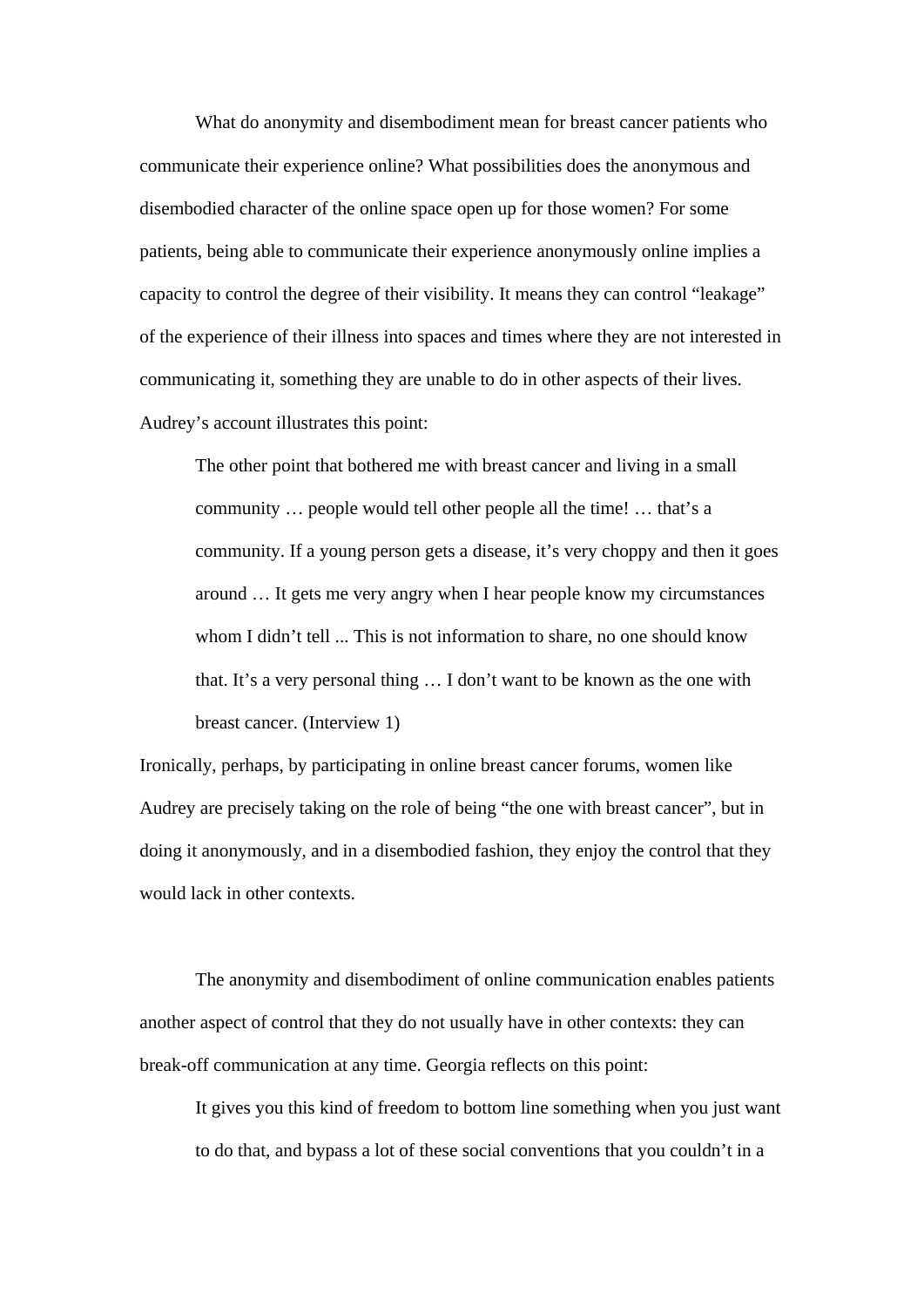support group setting, where you have to be polite, everybody has to have their chance to talk, and tell their story, and you can't get up and just walk out of the room! (Interview 7)

For some patients anonymity and disembodiment are also about being able to choose whether to be visible or remain invisible. To a large extent, the experience of breast cancer expropriates patients' bodies from the private sphere into the public realm. The breast, a bodily site invested with meanings of the private (restricted to the sight of very few, concealed and extremely personal), is being transformed through the medical procedure of treatment into a public object. By contrast, online, patients can interact in a public forum while at the same time remaining invisible, and in this sense can maintain their privacy. The ability to lurk plays a significant role in this. Lurking enables the online participant to be there and yet at the same time not to be there: to observe the social interaction and its dynamics, while remaining invisible, with no need to interact.

This disembodied position allows patients also to dissociate themselves from their own bodies. The situation of being behind the screen when one is not physically visible and present, and where one can remain anonymous, constitutes a supportive context for one to step back from one's personal experience. In the story Dear Stranger, Dearest Friend (Katz Becker 2000) Lara, a breast cancer patient, writes in her e-mail to her fellow-sufferer Susan: "I still have that out-of-body experience from time to time. You know, like I'm watching this happen to me instead of it really happening to me" (p. 111). Remaining anonymous and disembodied facilitates this out-of-body experience, of detachment from the cancer: "Sometimes I'll say Anne or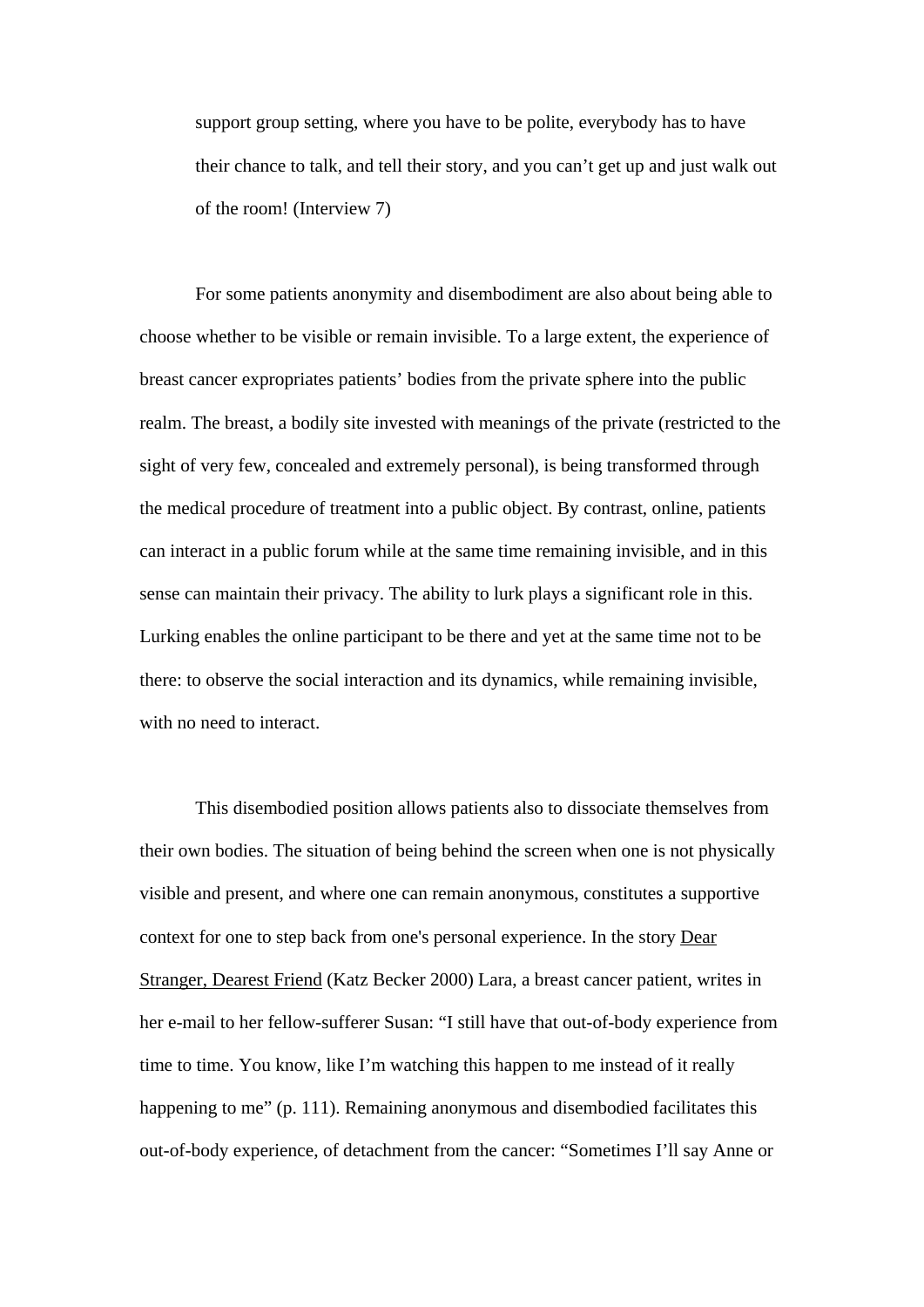Marie (pseudonyms) … I find that a lot of young people do want to leave the breast cancer behind" (Audrey, interview 1, my brackets).

At the same time, it is precisely participants' capacity to interact online while remaining disembodied and anonymous which enables them to rework and express their "real" selves. To engage in supportive interactions in public forums, where they can come to terms with their experience, and yet at the same time enjoy a degree of control, sense of protection and privacy.

Fundamentally, breast cancer patients' capacity for anonymous and disembodied communication has a very different meaning from the post-modern idea of experiencing a gender-free deconstructed self. The latter view, as discussed earlier, endorsed the radical potential of the online space, regarding the Internet as a transformative space where gender categories become reconfigured (Consalvo and Paasonen 2002, p. 2). By contrast, it seems that for breast cancer patients the transformative potential of the disembodied and anonymous nature of the online communication does not lie in the capacity to experiment with multiple identities and transform gender categories. Rather, as I have explained, the disembodied and anonymous communication enhances their capacity to work and rework their "real" selves.

While the apparent transformation which participants undergo is far less radical than the one suggested by post-modern approaches or by the notion of the cyborg (they basically maintain their "real" identities, even if they do not reveal significant parts of it), the consequences of their participation entail significant transformations: remaining anonymous and disembodied allows women to voice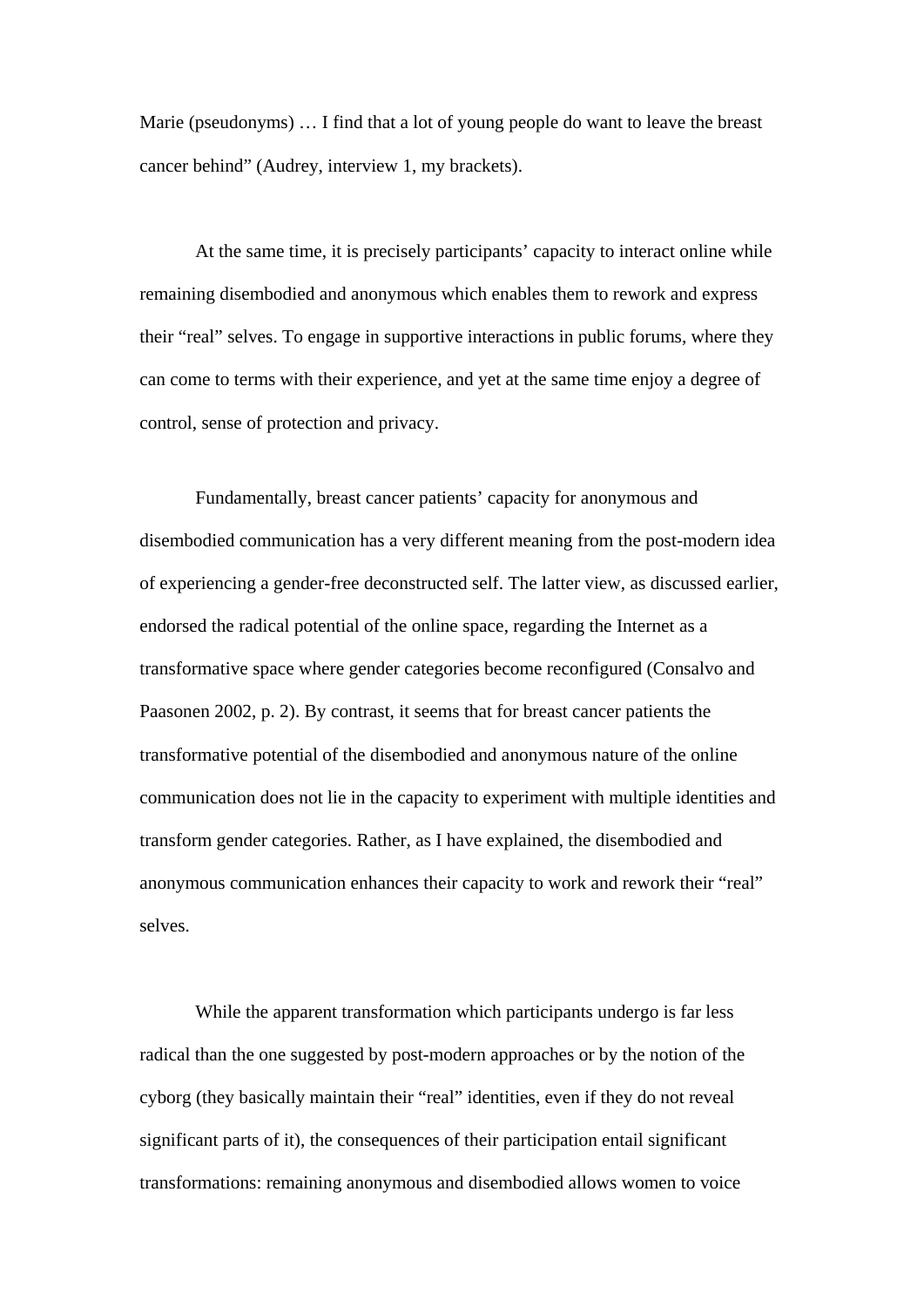experiences that would otherwise probably have remained unheard and obscured; it encourages them to develop supportive relationships that in many cases would have otherwise never occurred; it helps them regain the control over the visibility of their bodies, and thus of their selves. In all these ways, anonymity and disembodiment have a meaningful transformative potential. Beyond the transformation women may experience on a personal level, on a broader social and political level, the anonymity enabled by online communication makes possible new forms of participation that these women do not have in other contexts of their social world, and contributes to the continuous public recognition of the disease.

# **The darker side of the online ribbon: the limitations of the transformative potential of patients' online communication** [EN 4]

Thus far, the account of breast cancer patients' online communication has highlighted the ways in which this communicative context can be seen as meaningfully transforming women's experiences and the cultural and social environments in which their experiences are embedded. However, a critical consideration of the question of the transformative potential of this communicative context demands further interrogation. What are the constraints and challenges to the kind of recognition that patients' illness experiences are afforded in online space?

## Anonymity and invisibility

For all the celebration of the transformative potential that is entailed in patients' capacity to communicate anonymously, that the illness is communicated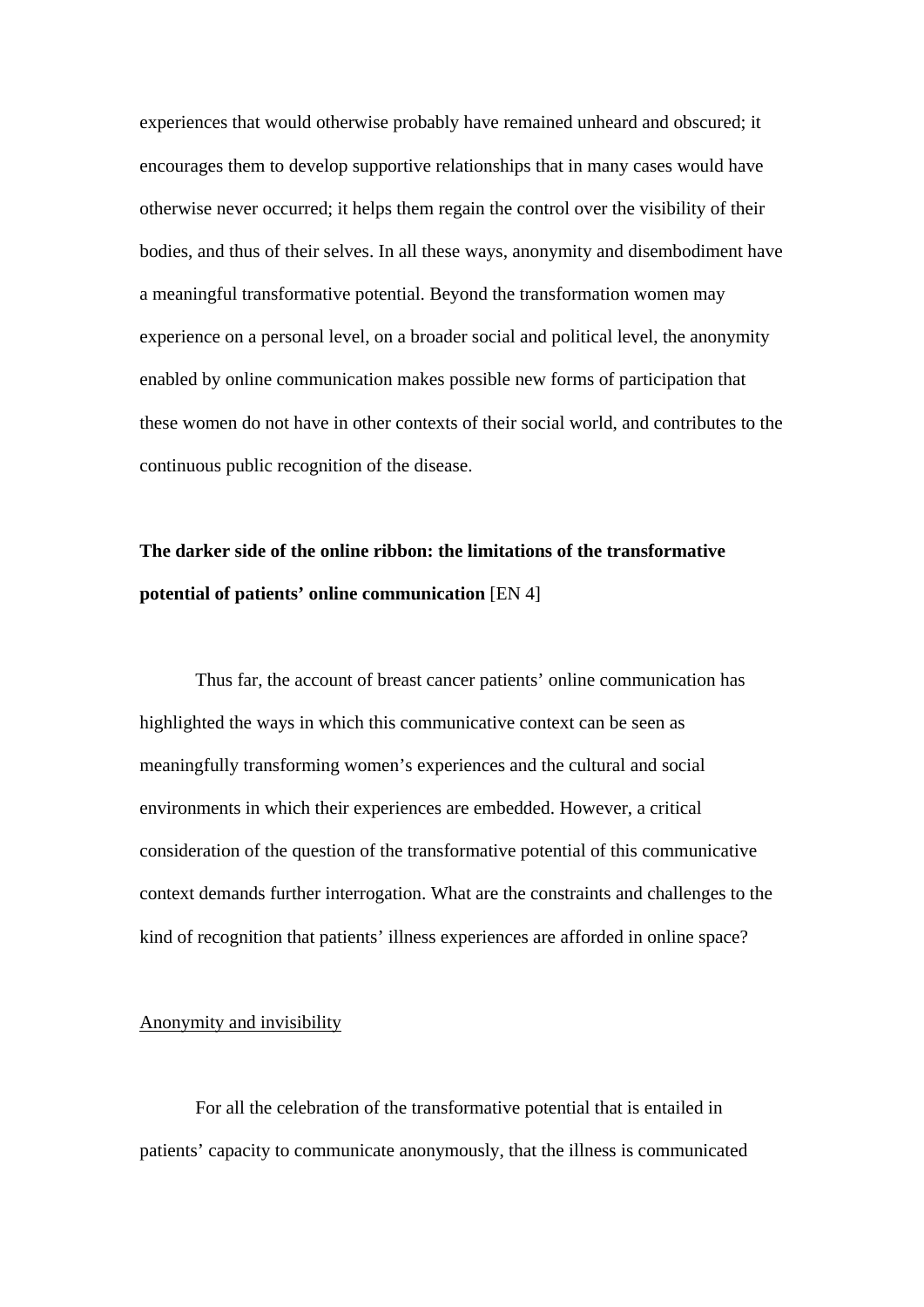anonymously means breast cancer remains, to a certain extent, hidden from public sight. As problematic as the celebrity representations of breast cancer may be, in that they play down the range and depth of controversies around breast cancer (Leopold 1999), they are visible and identifiable mediated representations. By contrast, the online textual representations of breast cancer patients are disembodied and anonymous, and thus they are inevitably less visible and less accessible. As Barbara suggests: "I'm very loud within the [online] breast cancer community, but not in the general public" (interview 1). The voices of Barbara and her fellow sufferers are "loud" mainly (or only) within the online boundaries; they do not permeate through to the "general public". In this sense, the anonymous online communication of breast cancer reinforces the separation of women's private experiences from the public political agenda. Thus, the anonymous and disembodied character of online communication, it seems to me, is a double-edged sword. While anonymity has an appealing power, as highlighted earlier, at the same it can be counterproductive insofar as it has a limited capacity to translate private experiences and understanding into meaningfully visible, and thus publicly recognised, terms. At least a third of my interviewees who were quite active in sharing their experience of illness online, put a lot of effort into hiding it and keeping it confidential in their offline lives. Thus, unless their online accounts make their way to public offline forums, such as the mass media, their recognition and therefore their broader social impact remains limited. We certainly need research on the extent to which, and the ways in which, online discourse impacts (or not) on public discourse and representations.

#### The privatisation of experience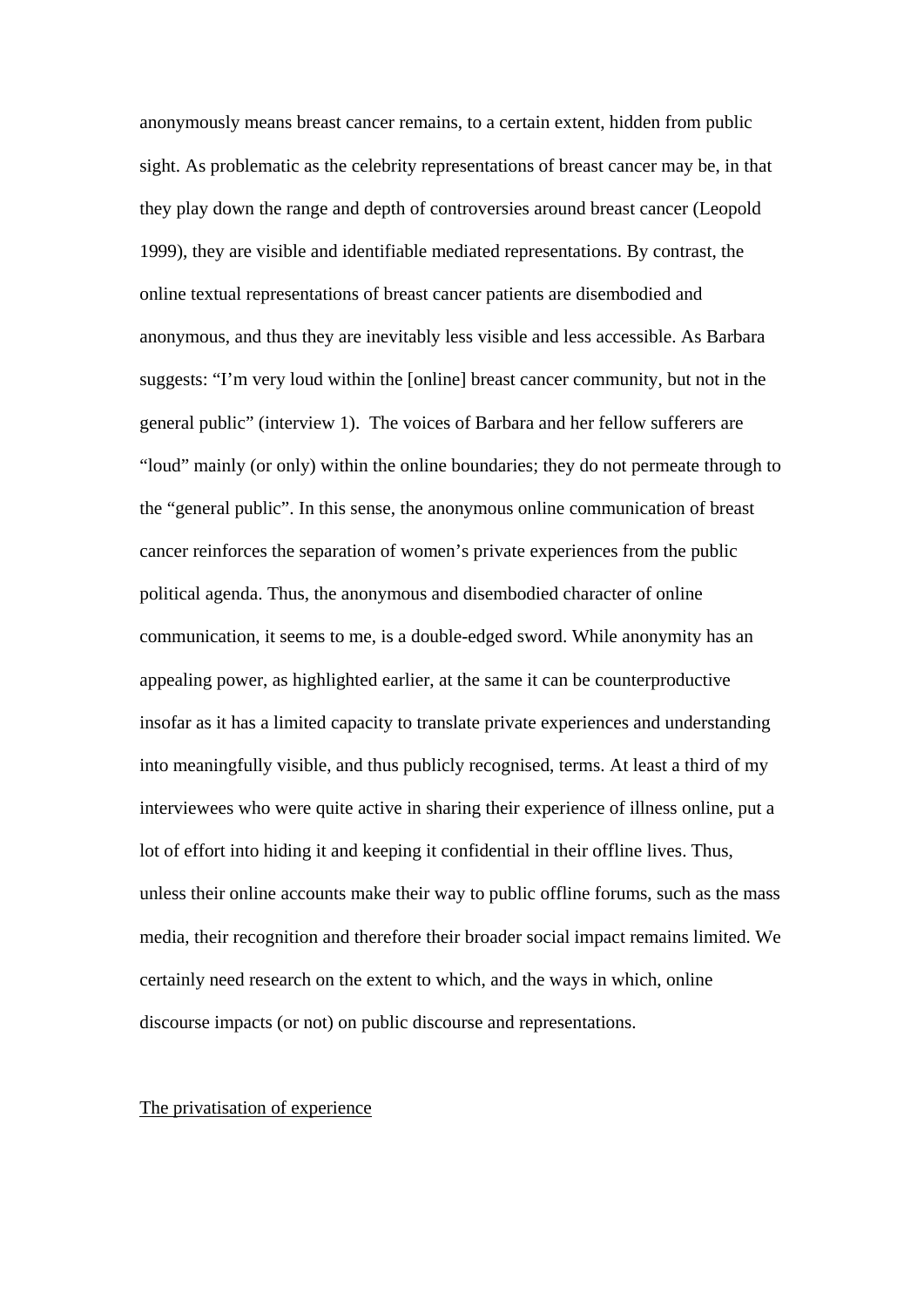Another barrier to the transformation of breast cancer patients' online disclosures into wider forms of public recognition and political action is the tendency for patients' discussions to focus predominantly on the individual and the personal. The majority of the online colloquy on breast cancer seems to be characterised by what Leopold (1999) calls the "privatisation of the disease": a construction of breast cancer as a predominantly intimate, individual, and domestic drama. The constraints that Leopold identifies in relation to this bias seem to be extended to the online debate on breast cancer. Women's online accounts of their diagnosis with breast cancer often depict experience of the disease as an essentially private affair, confined within narratives of individual struggle, lacking any wider perspective. The notion in these accounts is that women should change themselves, their attitudes and behaviour, without any recognition that their identities and actions are determined by, and respond to, social conditions that will not change simply because they decide, on an individual basis, to interpret and handle them differently. This observation resembles a critique made by Peck (1996, p. 152) in relation to the way personal problems are recounted in talk shows. Unlike talk shows, however, as I emphasised earlier, online, these women have the control over the representation of their experiences. Yet they seem to predominantly replicate, rather than challenge or subvert, the dominant way that breast cancer is represented in the public discourse: as a private affair. In this sense, breast cancer patients' networks do not fit the realm of cyberfeminism: they do not necessarily open up new social and political possibilities that are not available and possible in other spaces and forms. Rather, patients' networks seem to mainly reproduce similar forms of association, vocabularies, practices, and relations to those that are dominant in the wider culture of breast cancer.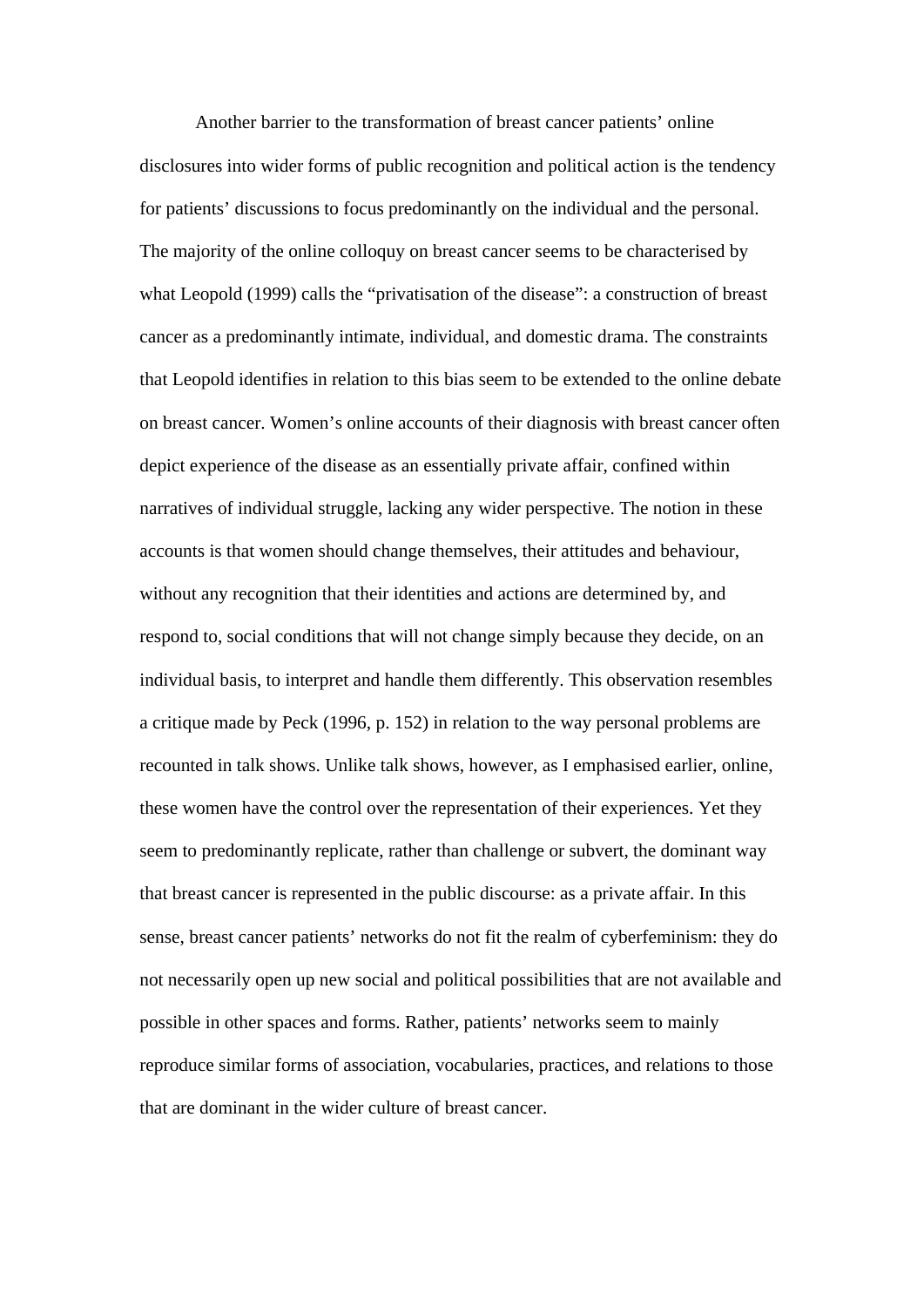#### The bias of self-responsibility

The bias towards the privatisation and personalisation of the illness is manifested in yet another aspect. The key message that emerges from representations produced by breast cancer websites, and patients' personal accounts published there, concerns women's self-responsibility. Women are commonly called upon, whether by their fellow-sufferers or by the websites' producers, to take responsibility for the management of the illness and its treatment. Consider, for instance, the following message, posted by a patient on a breast cancer patients' online forum, in reply to a survivor who is considering whether she should stop taking Tamoxifen, having been cancer-free for four years since diagnosis (emphases mine):

#### **RE: STILL TRYING TO DECIDE (Tamoxifen)**

… I guess I would look at it this way. **Ask yourself why you took Tamoxifen in the first place** (I'm sure the percentages were about the same back then). Then **ask yourself about the side effects and your tolerance to them.**

#### (Source: Breast Cancer Online: In Our Own Words)

This message depicts breast cancer as a private experience on an intimate scale. The author encourages her fellow-survivor to "ask herself", that is, to look inward rather than outward for the solution of her treatment. "In this construction," which is typical of breast cancer representations in general, says Leopold (1999, p. 172), "the focus is on women and how they respond, not on treatment, which is taken as a given."

Patients often consider the actual participation in online forums as itself a manifestation of a desirable self-determined approach to illness: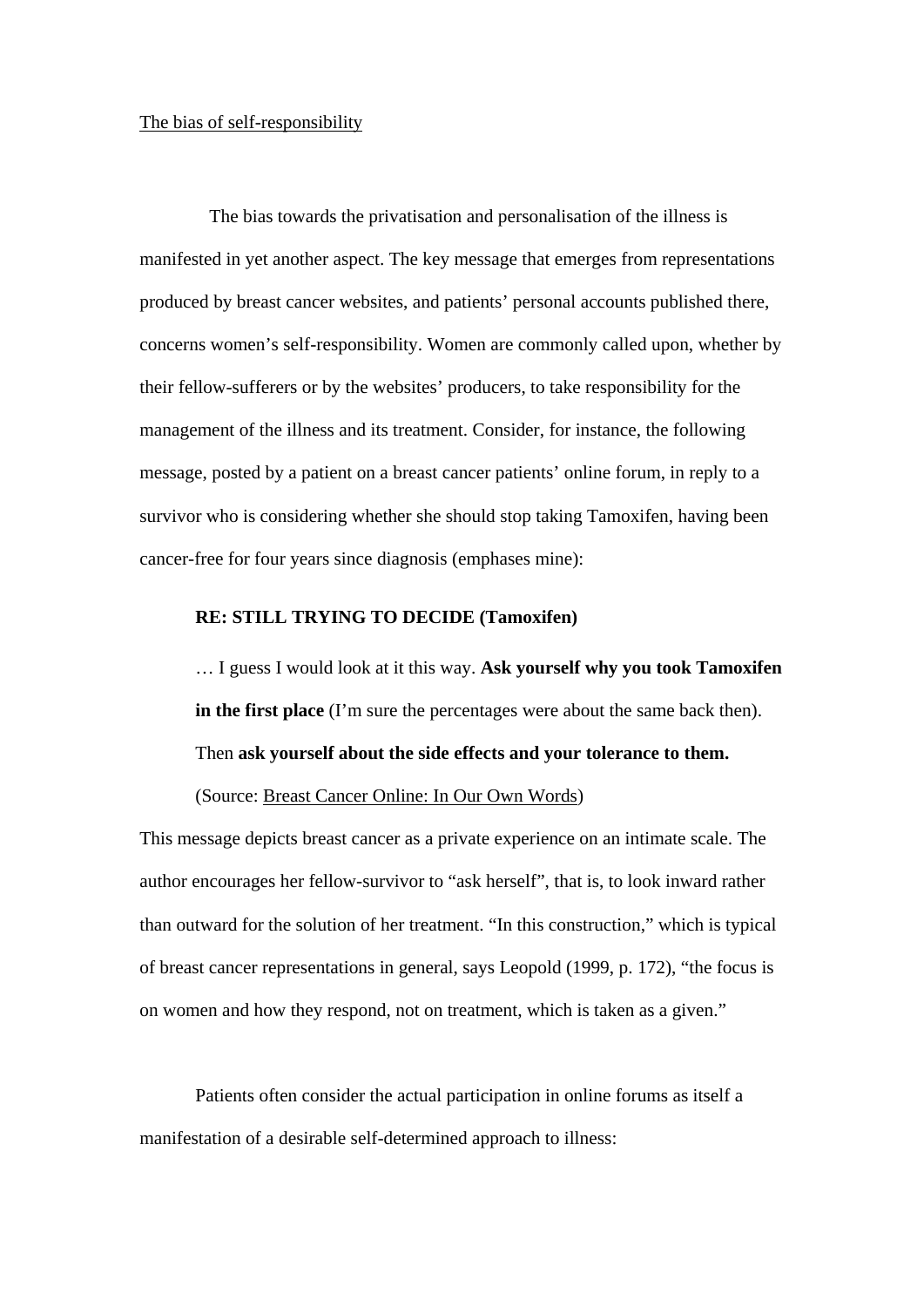There are women on the message board in all stages of breast cancer. The ones who stick around are the fighters … those that come on and are passive and feel it's just too hard to fight it, give up and give in to their disease and don't stick around. (E-mail Interview 15)

The "fighter" is often seen as the one who "sticks around" online. Not responding to online messages, or not communicating online, is often considered as "losing the battle" against cancer. Similarly, in her interview, Barbara criticised patients who choose to remain silent and not talk about the experience of illness. In so doing, she implicitly justified her own active participation in writing in different online forums, such as message boards, or her personal bi-weekly column on breast cancer.

Websites tend to use a similar rhetoric, portraying women as active selfresponsible agents, and emphasising online participation as integral to this sense of agency. "Young Survivors Coalition", which is a website focusing on breast cancer at an early age, is a good case in point. Its homepage displays a list of words, in different font sizes, namely: "challenge, inform, act, support, question, empower, inspire". These are verbs rather than nouns, calling on patients to fulfil their potential as agents by expressing themselves online. Moreover, this kind of design and use of rhetoric implicitly directs patients to express themselves in similar terms to the ones the website employs, i.e. to depict themselves in active terms as "empowered", "active", and "informed".

The message of personal responsibility and enhanced involvement of the patient implies, among other things, a shift in the control of the discursive space of the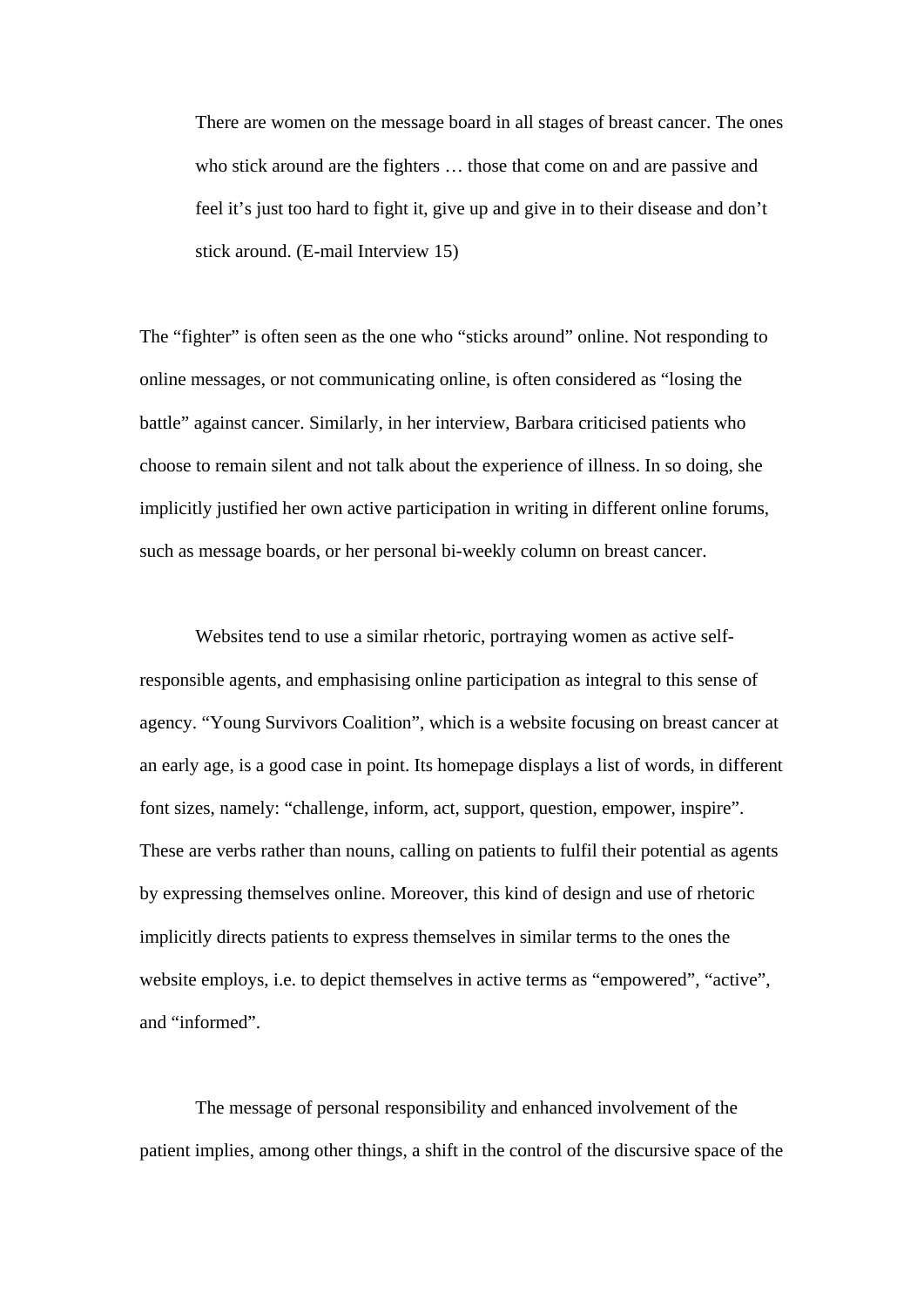disease, primarily from the medical profession to the laypersons. This shift has often been seen as empowering women, but more recently there has been recognition of its disempowering dimension: it is the individual control of the disease, rather than the social control, that has been foregrounded. Consequently, liabilities that properly belong to society at large---government and corporation responsibilities for disease prevention---are being transferred from society at large to individuals (Leopold 1999). As empowering as we can claim this kind of communication to be (I myself depicted it in these terms elsewhere, see Orgad 2004), we should also acknowledge its limitations. While for many breast cancer patients certain online spaces constitute safe therapeutic forums where they support each other, these spaces convey a very limited sense of collective responsibility (see also Pitts, 2004). At the end of the day, the battle against the disease is a matter of personal struggle and redemption behind the screen. Transformation on a personal level may take place, but is limited at the social and political levels.

# **Conclusions: making the personal political online and offline**

"Publicity in women is detestable. Anonymity runs in their blood," wrote Virgina Woolf in her famous feminist polemic A Room of One's Own in the 1920s ([1929] 1993, p. 46). Back then, breast cancer, like many other women's matters, was sealed off from the public arena. There was hardly any infrastructure for women to discuss their condition with fellow sufferers, to exchange, for instance, information about treatment, or share feelings of uncertainty, shame, pain, or anxiety.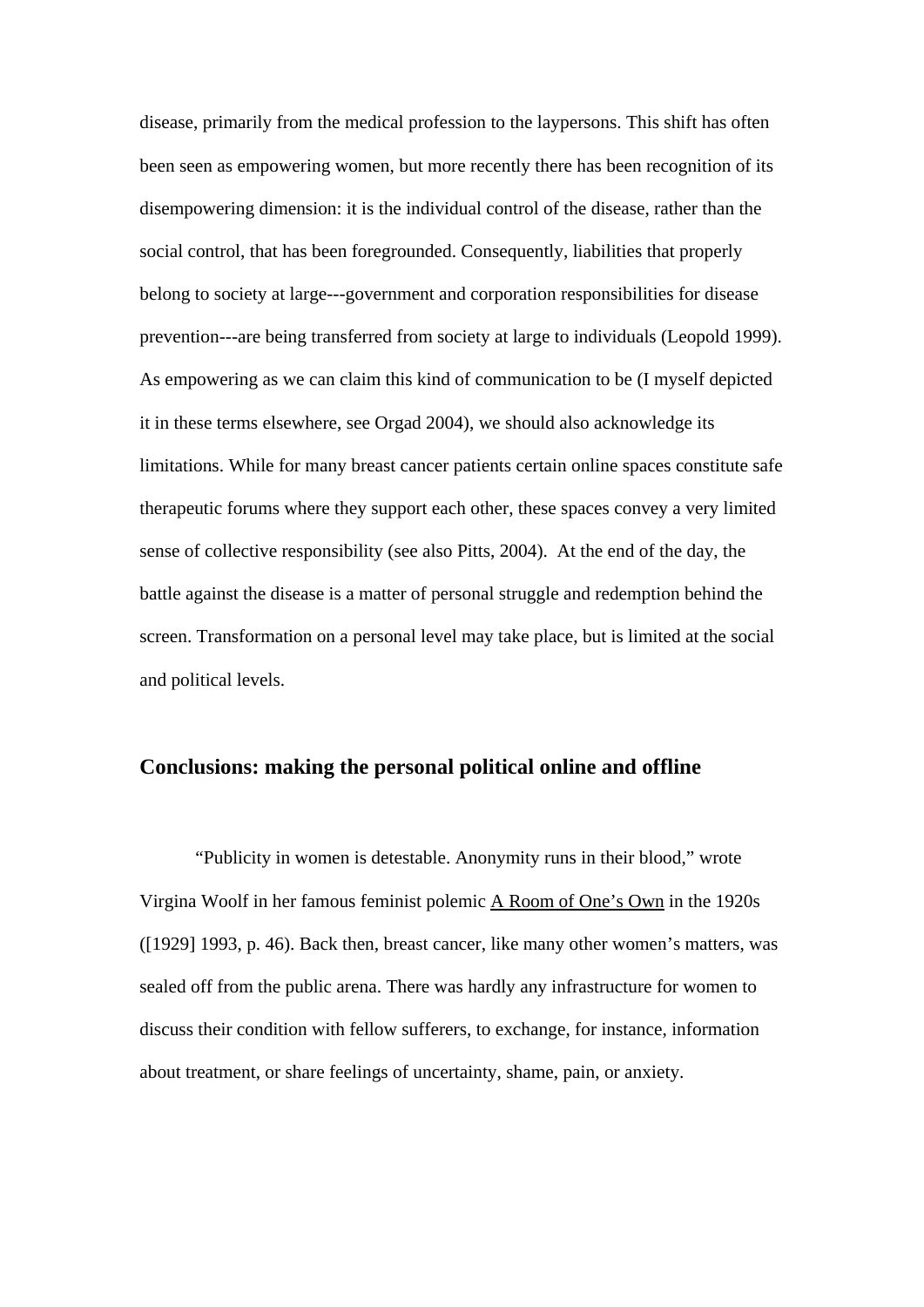Anonymity no longer runs in women's blood and in relation to breast cancer has come a long way. As in other contexts, for instance sexual abuse (Kitzinger 2001), in which "women's issues" have been "desequestrated" to use John Thompson's (1995) terms, so too in the case of breast cancer the media have played a key role. The Internet constitutes a significant space in the widening infrastructure for the communication of the illness in contemporary society, particularly by the patients themselves. It offers new (and in some aspects distinctive), as well as similar ways of giving recognition to issues that were previously private and invisible. The online space elaborates new social relations in which the identity of breast cancer patients can be lived; developing its particular forms of association, vocabularies, disembodied practices and relations of camaraderie and bonding [EN 5].

However, for all the celebration of the transformative potential of patients' online communication and the various ways in which it facilitates the recognition of breast cancer, as Moorti and Ross (2003) noted in another context, the consequences of such recognition and visibility should be critically appraised. While computer mediated communication contributes to the widening of the communicative infrastructure of the illness, and to its "coming out" into the public arena, at the same time it seems to reinforce the opposite. As a combination of a disembodied, anonymous, patients-only and highly personalised space and discourse, breast cancer online sites seem to separate rather than integrate, the illness experiences from the public political realm.

I do not mean to deny the existence of breast cancer activism online. Nor do I mean to underplay its importance in advocating the political meanings and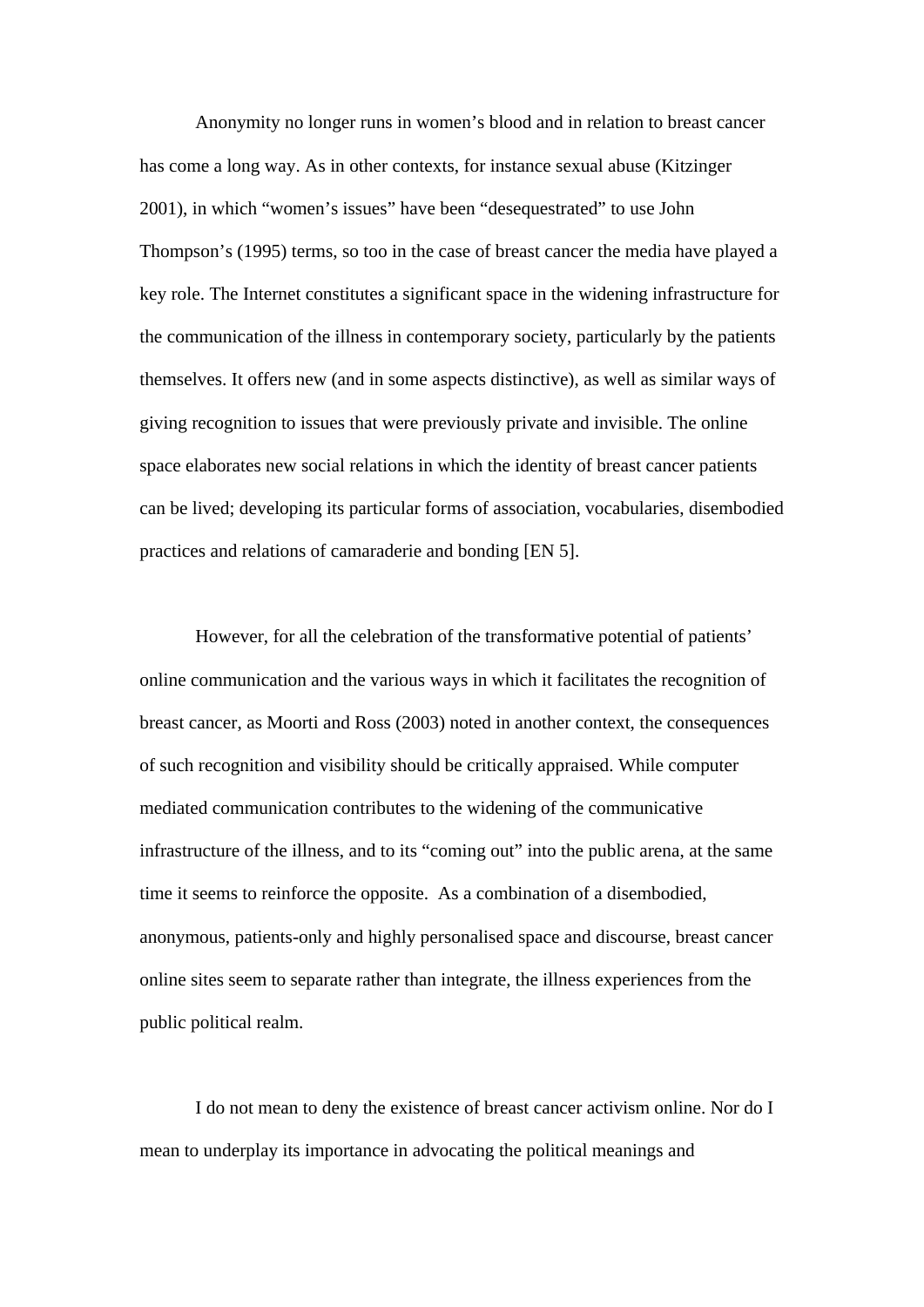consequences of the illness, both offline and online. Yet it seems that the discourse around breast cancer in online spaces occurs mainly outside the progressive feminist tradition. Issues like responsibility for the illness on a societal level are hardly discussed.

Can online communication have the political impact that Rose Kushner's crusade in the press and later in her book in the 1970s had? Probably not, partly because what made an impact on public consciousness was that, among other things, Kushner was an identifiable person who revealed her experience to a wide audience, who were not themselves necessarily breast cancer patients; that she integrated her personal experience with wide-ranging medical and sociological data (Leopold 1999, p. 233); and that her disclosure was personal, but at the same time explicitly driven by a political agenda. In sustaining anonymous participation in online forums, breast cancer patients reinforce what is emblematic of many publics of women's culture: they fail to recognise themselves as publics, because they think of their authenticity and their femininity as rooted necessarily in private feelings and domestic (and thus invisible and peripheral) relations (Warner 2002, p. 39).

Arguably, Kushner's book would not have had the same impact in the absence of the other changes that occurred at the time of its publication, which created a fertile ground for the emergence of the illness into the limelight (for instance, the announcement by famous American women of their diagnosis of breast cancer). For women's online communication to have a meaningful, progressively political significance, for instance of acknowledging breast cancer as a social issue and challenging the emphasis on self-responsibility, it must be embedded in larger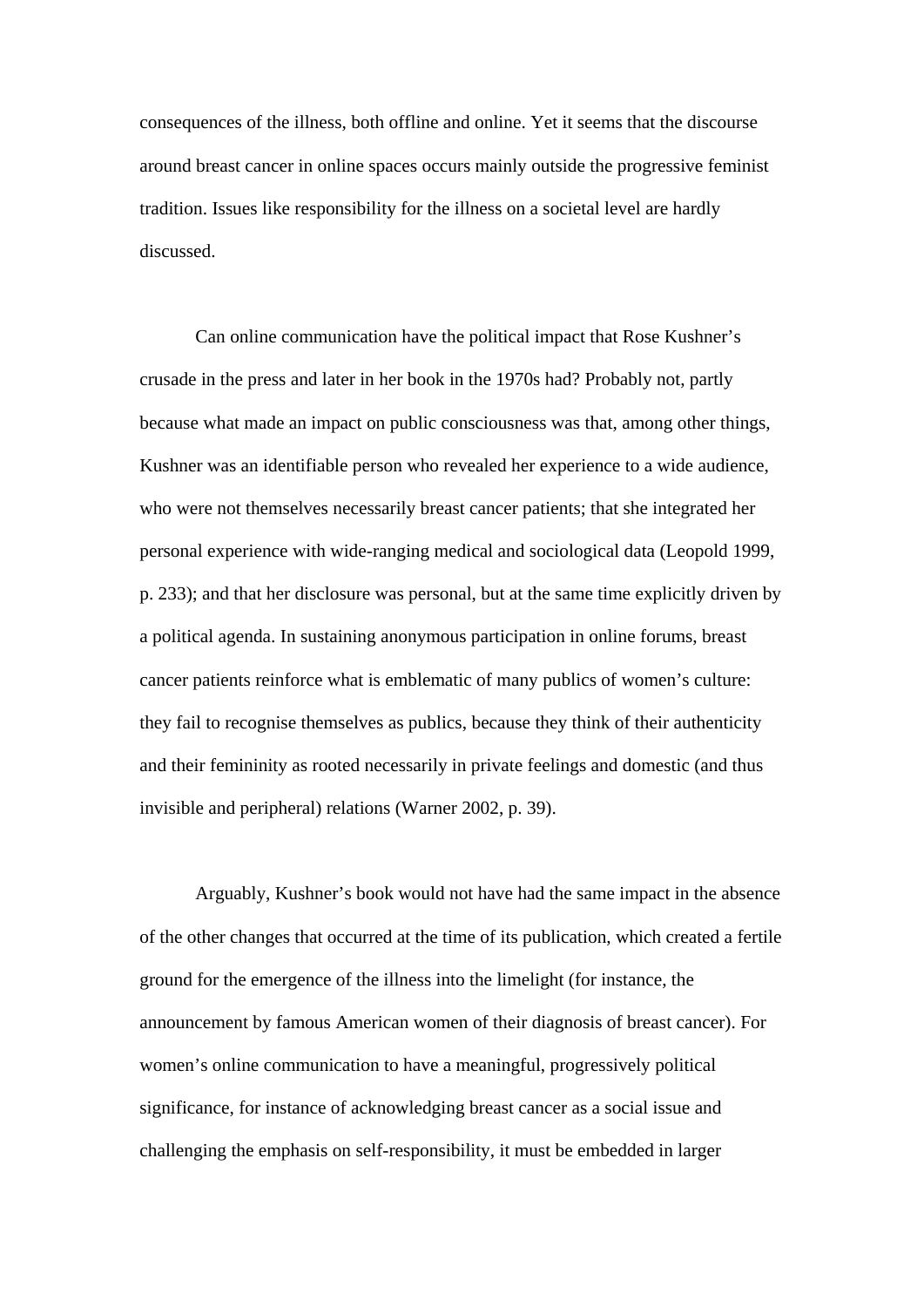changes of the material conditions and cultural practices. So long as the material reality of breast cancer does not change, and its dominant representation in public discourses (e.g. mass media) remains unchanged, the so-called "empowerment" of patients by online communication remains highly limited.

If we are to try to study the media's role in influencing public and private understanding of key social and political concerns as Kitzinger urges (2001, p. 100), and if we are to consider the notion of "transformative potential" critically, we need to move beyond the mere observation that the media, and in this case the Internet, transform private and public discourses. While a great deal of feminist enquiry, and recently particularly Internet feminist studies, has been concerned with ensuring that "private" issues are placed in the public arena, we need to question what it really means for these issues to "go public". For example, aspects such as anonymity and disembodiment, that are often explained in terms of how they appeal to users, and which encourage users to communicate extremely private issues, should be considered also in light of their social and political meanings. How can online spaces such as breast cancer patients' forums transcend their invisible domestic boundaries? Can they constitute more than anonymous therapeutic spaces, providing resources for confession, inwardness, and self-elaboration? More feminist enquiry into these kinds of questions is desirable.

## **Future directions for research and Web design**

However empowered participants may feel by engaging in online communication, and despite the seductive concept of them as "producers" controlling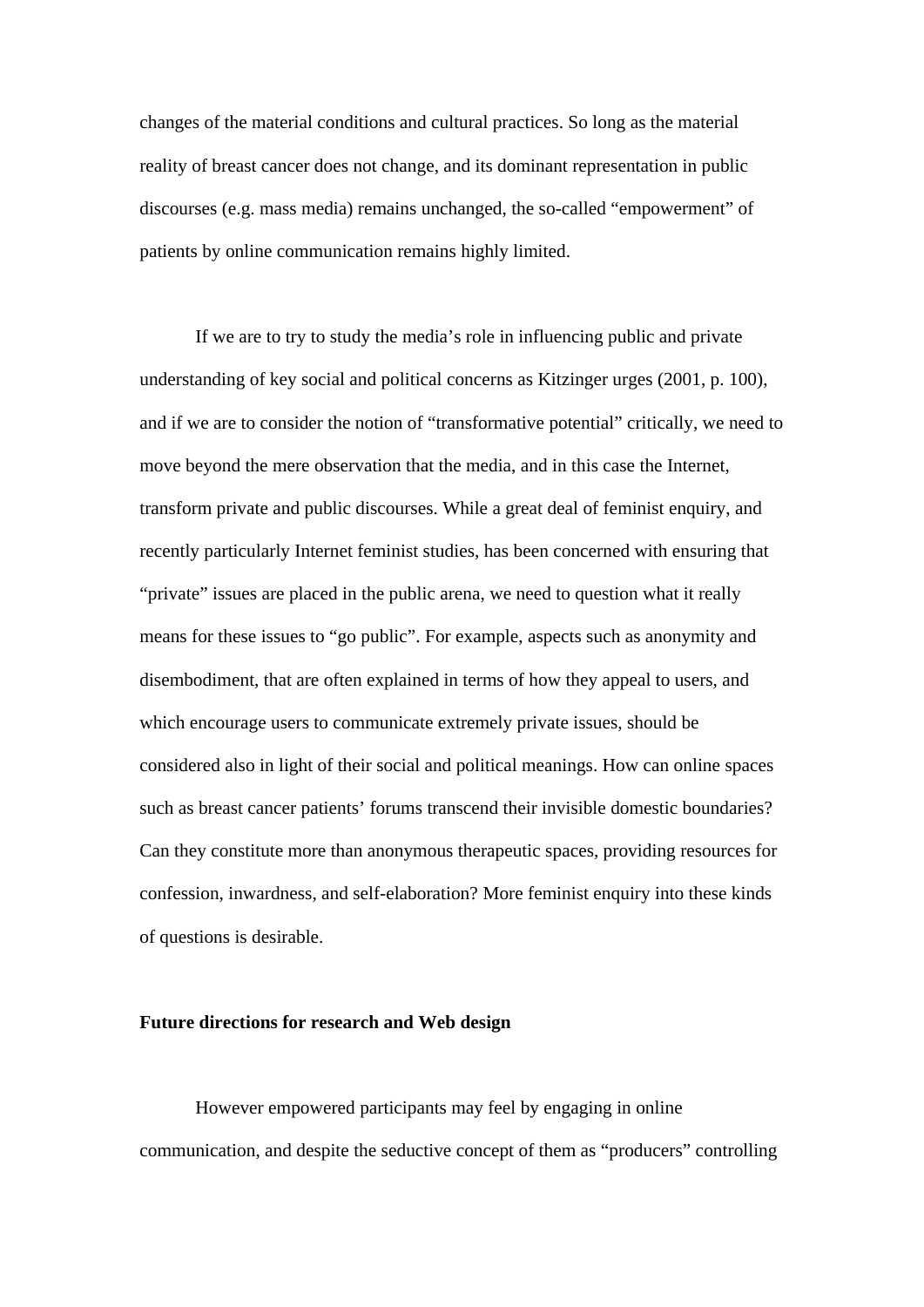the representation, rather than passive "consumers" of public representations, the traditional producers and designers of websites still significantly shape online communicative spaces. For instance, they frame participants' constructions of their experience by providing them with certain forms that they should complete, and certain categories to which they are asked to relate; they specify for whom the forums are intended, often distinguishing between patients' and caregivers' forums (e.g. see <http://www.bcans.org/Support/communityforums.html>); and with the increasing commodification of online space, many websites direct readers to concentrate on women's self-improvement issues, including the promotion of reconstructive surgery (Pitts 2001). In view of the critique proposed in this essay, website producers should consider how they could make these discursive spaces more politically meaningful. How can they enhance the recognition of breast cancer as a social issue, beyond the private realm of the patient?

Websites can designate specific forums for discussions that are by definition more politicised, and oriented toward a critical reflection on issues related to breast cancer. Many websites have patients and/or survivors who write for them on a regular basis, online columns, or journals. They could ask these writers to point to the social and political aspects of the experience of breast cancer, provided, of course, that they felt comfortable to do so.

Another way to encourage an understanding of breast cancer as a social issue would be enabling a dialogue between breast cancer patients and what Barbara calls "the general public". This can be done by opening patients' online forums also to nonpatients. This is undoubtedly a difficult task, if the safe, bounded and private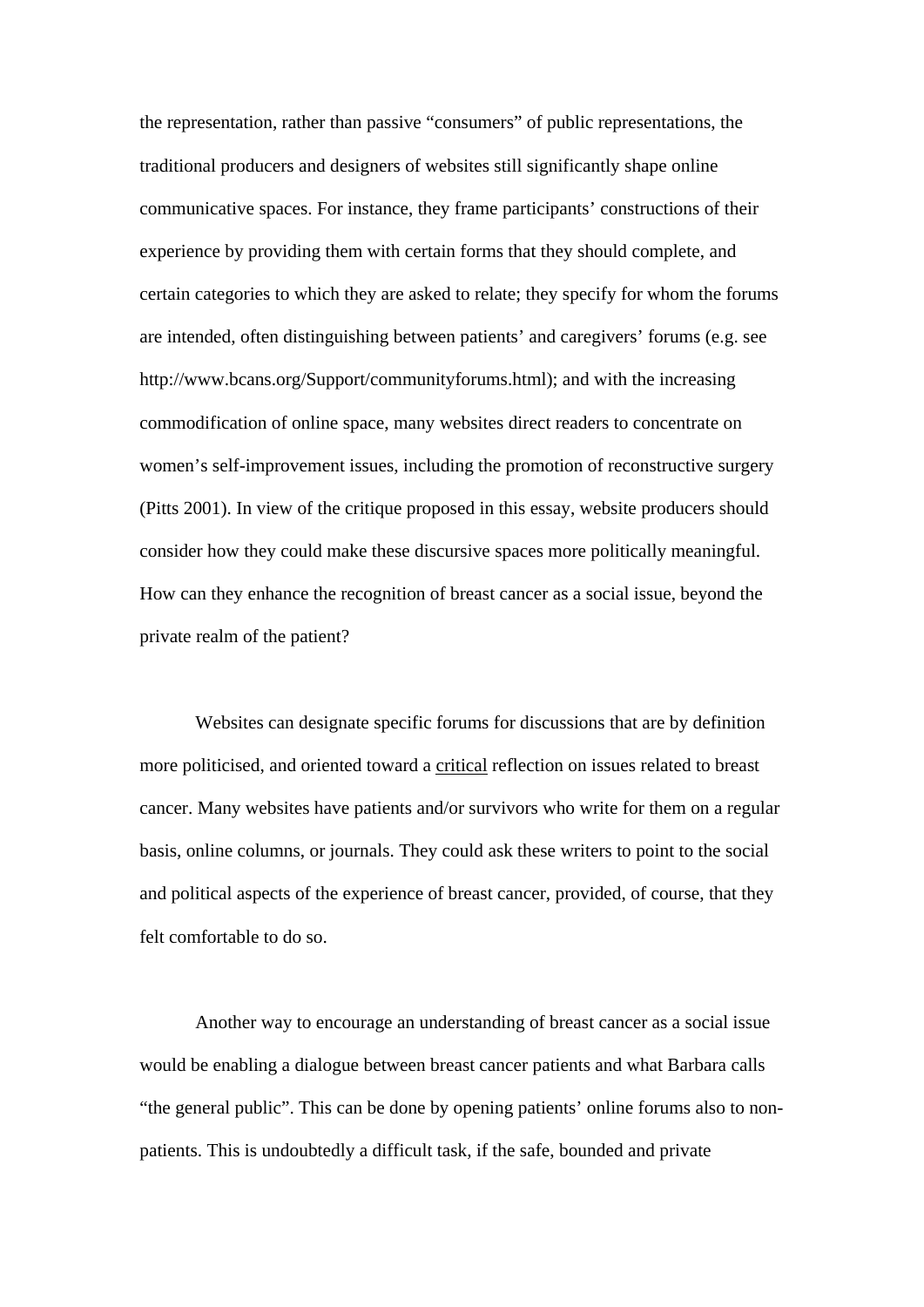atmosphere that women currently appreciate so much is to be maintained. Breast cancer patients and survivors may not find interaction with non-patient members productive, and this should be certainly taken into account and examined. Yet the need to open up the secluded experience of patients to other groups, seems to be irrefutable if we are to be truly concerned "private" "women's issues" being placed on and acknowledged by the public agenda.

Opening up "private" online spaces such as breast cancer forums to a dialogue with "public" participants also implies opening up their "feminine" boundaries. There is an obvious tendency to treat spaces such as breast cancer forums as specifically "feminine". However, while such spaces have a clear feminine dimension, they are certainly constructed of more than just participants' gender (van Zoonen 2001, p. 71). In my study, only a minority of patients whom I interviewed, surprisingly or not, articulated their perception of breast cancer online spaces as "feminine", while factors such as age or cultural background emerged as far more significant [EN 6]. Thus, website producers, as much as academics, should be wary of reducing women's online communicative practices and processes only to "femininity". The first step in transforming "private" issues such as breast cancer experience, into a political agenda is to stop treating them as exclusively women's personal issues.

In design terms, this would mean thinking of ways of creating forums that are more inclusive, that truly allow people "from all walks of life and from all over the globe", as one breast cancer website describes it [\(http://bcans.ca/forum/help.htm](http://bcans.ca/forum/help.htm)), to engage in a productive dialogue. Spaces like breast cancer patients' forums provide a rare opportunity to glimpse at how patients understand their lives. This opportunity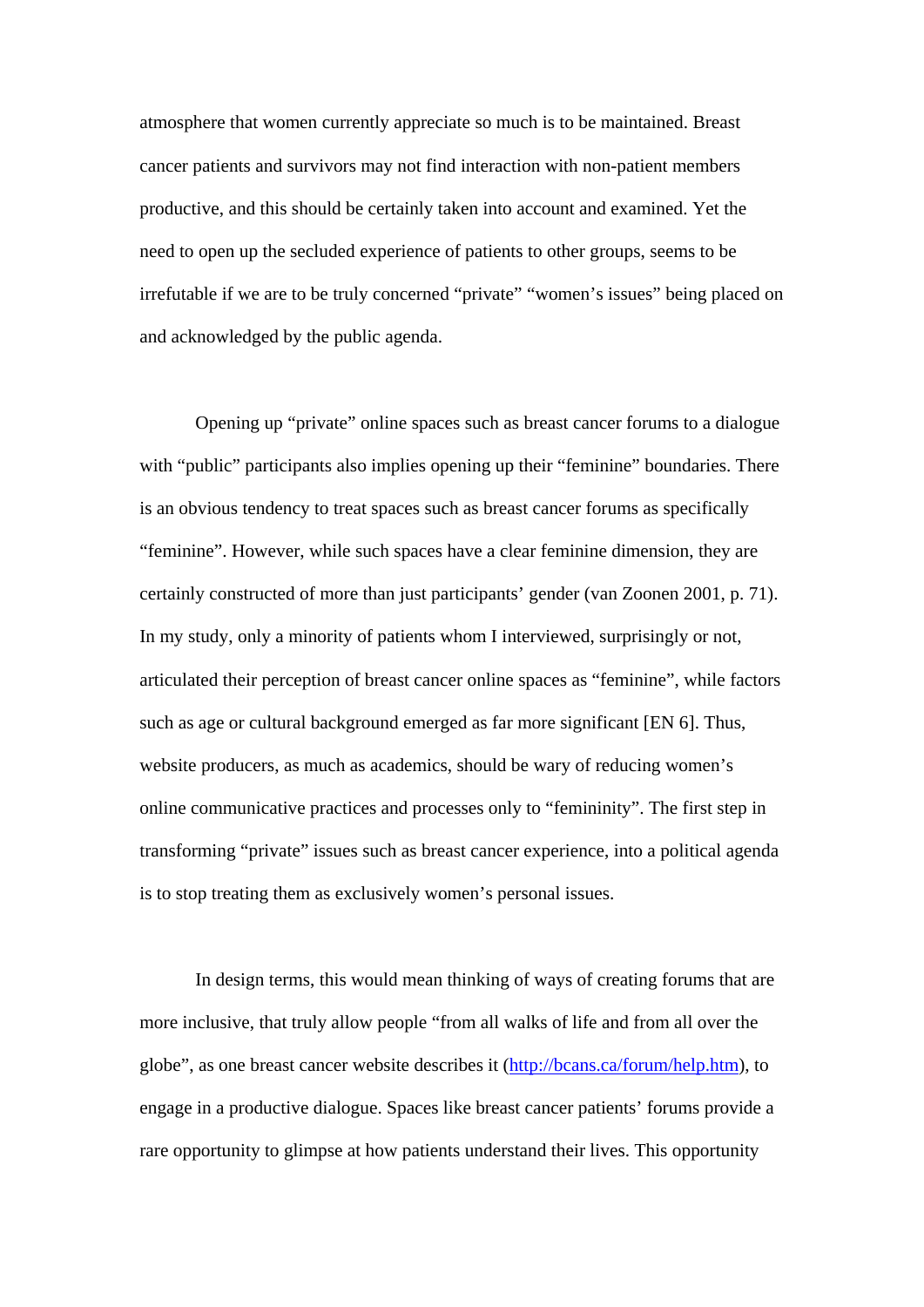should not be taken up only by patients who go through similar experiences, although they are naturally the primary participants, but also by other individuals, professionals, academics, and government and corporate agencies such as pharmaceutical companies. As Franklin (2001, p. 389) observed in relation to another women's online context, the political meanings of such public–private–personal online articulations depend not only on who is talking, but also to whom and for whom. The online articulations of the personal and the private will become meaningfully public and political, I suggest, only when patients talk outside their private, safe communicative space, and only when these outside agents, which constitute society at large, start listening.

Lastly, this paper invites reflection on how we think about "the transformative" in the study of online communication. While different interpretations have emerged in Feminist Internet studies, this paper suggests that a more integrative approach may prove helpful. Such an approach, as I have tried to show, examines this question from the users' point of view, and in a historical perspective, in relation to what has been hitherto available; it stresses that the various manifestations of online communication are embedded in wider social and public contexts, thus exploring the connections and disconnections between online practices and other available (offline) forms of social participation and representation. For instance, it accounts for the specificity of online communication in relation to mass media contexts. Finally, it explores how a specific context of online communication may transform women's experiences on a personal level, and also whether and how it can change the wider social and cultural environment in which these experiences are embedded, and the constraints to achieving this transformation.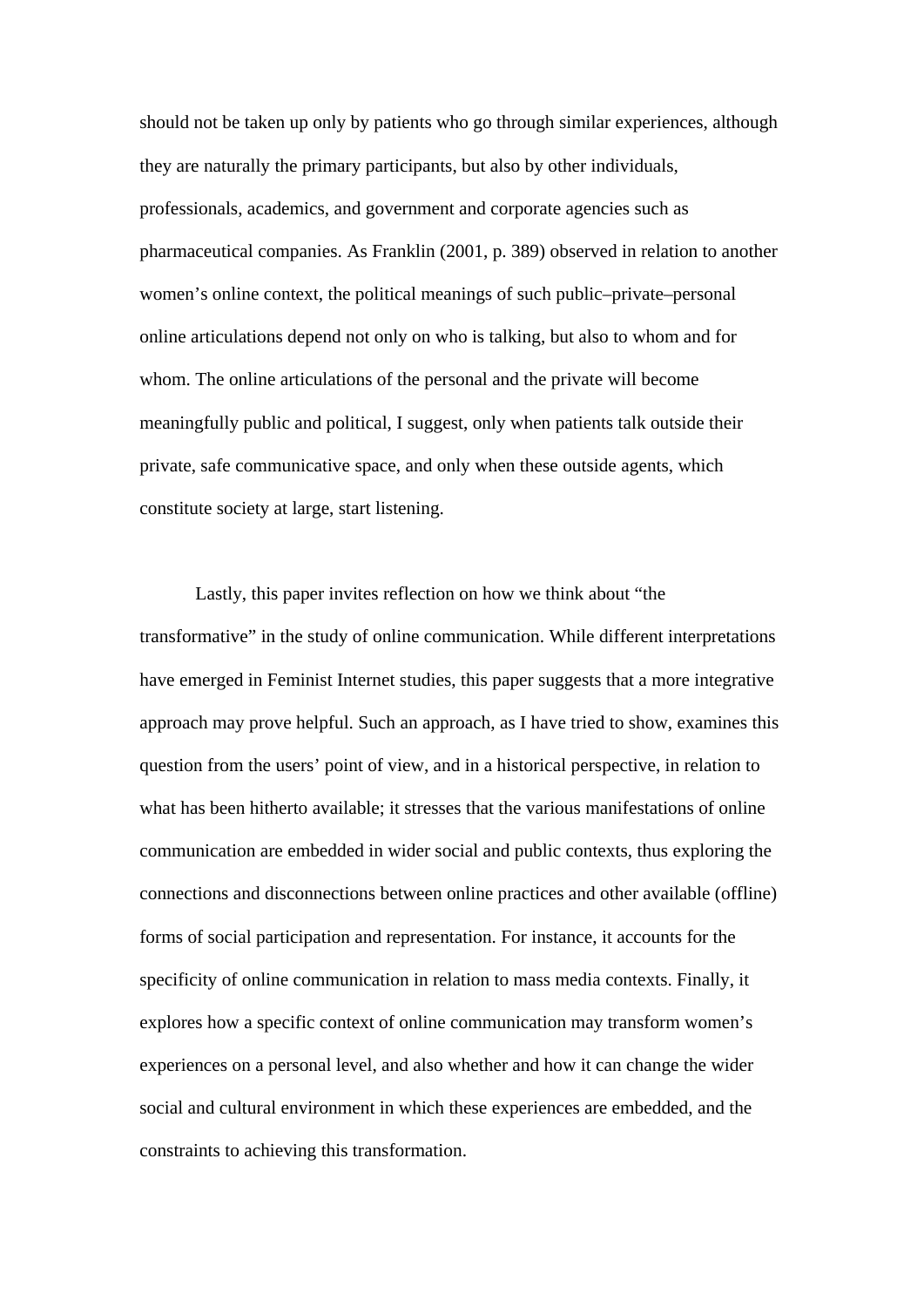# **Acknowledgments**

I wish to thank Ros Gill and Amnon Aran, as well as the anonymous reviewers, for their helpful suggestions and input on this paper.

## **Endnotes**

[1] For a more detailed account of the methodological design of my study and the process of data selection and analysis see Orgad (forthcoming a).

[2] For example, in the "Shared Experience" website about a quarter (552) of the whole collection of cancer patients' stories (2,382) are breast cancer stories ([www.sharedexperience.org](http://www.sharedexperience.org/), data accessed on 4 August, 2004). In "The Cancer Survivors Network" of the American Cancer society's discussion board, more than 60% of the messages (16,943) regarding cancer experience, are breast cancer-related ([www.acscsn.org/Forum/Discussion/summary.html,](http://www.acscsn.org/Forum/Discussion/summary.html) data accessed on 7 October 2003).

[3] Media representations of breast cancer are occasionally discussed in patients' forums, especially in relation to the use of celebrities on television. While I did not conduct a systematic study of these discussions, having followed them for a couple of years, it seems to me that there is neither a clear negative nor positive perception among patients of these representations. See also Pitts (2001; 2004) for some discussion of the relationship between mass media representations of breast cancer and the online discourse of the disease.

[4] I borrow this from Leopold (1999), whose book is entitled A Darker Ribbon. [5] In making this observation, I draw loosely on Warner's account of "counterpublics".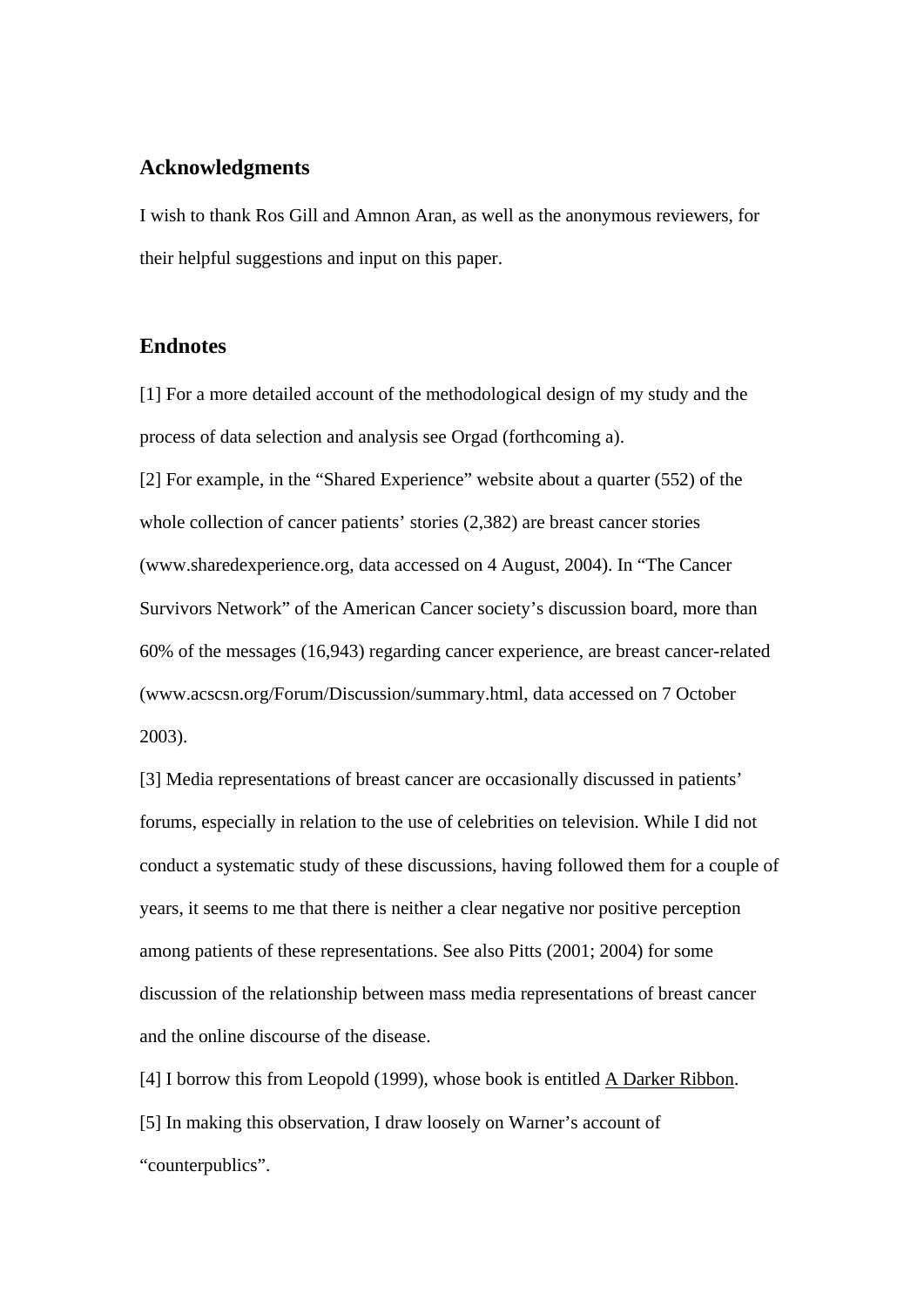[6] For a discussion of these aspects see Orgad (forthcoming a; forthcoming b).

## **References**

Breast Cancer Online: In Our Own Words. Breast Cancer Action Nova Scotia (2004). Available at: <http://bca.ns.ca/booklets/inourown.pdf>(last accessed on 14 February 2005).

Consalvo, Mia. & Paasonen, Susanna. (2002). Women & Everyday Uses of the Internet: Agency & Identity. Peter Lang, New York.

Ehrenreich, Barbara. (2001) 'The Cult of the Pink Ribbon', The Times, Weekend section: 8 Dec., p. 1a.

Fogel, Joshua, Albert, Steven, M., Schnabel, Freya, Ditkoff, Beth Ann, & Neugut, Alfred, I. (2002). Internet use and social support in women with breast cancer. Health Psychology, vol. 21, no. 4, pp. 398--404.

Fosket, Jennifer. (2000). 'Problematizing biomedicine: women's constructions of breast cancer knowledge' in Ideologies of Breast Cancer: Feminist Perspectives, ed. Laura K. Potts, Macmillan Press, London. pp. 15--36.

Franklin, Marianne. I. (2001) 'Inside out: postcolonial subjectivities and everyday life online', International Feminist Journal of Politics, vol. 3, no. 3, pp. 387--422.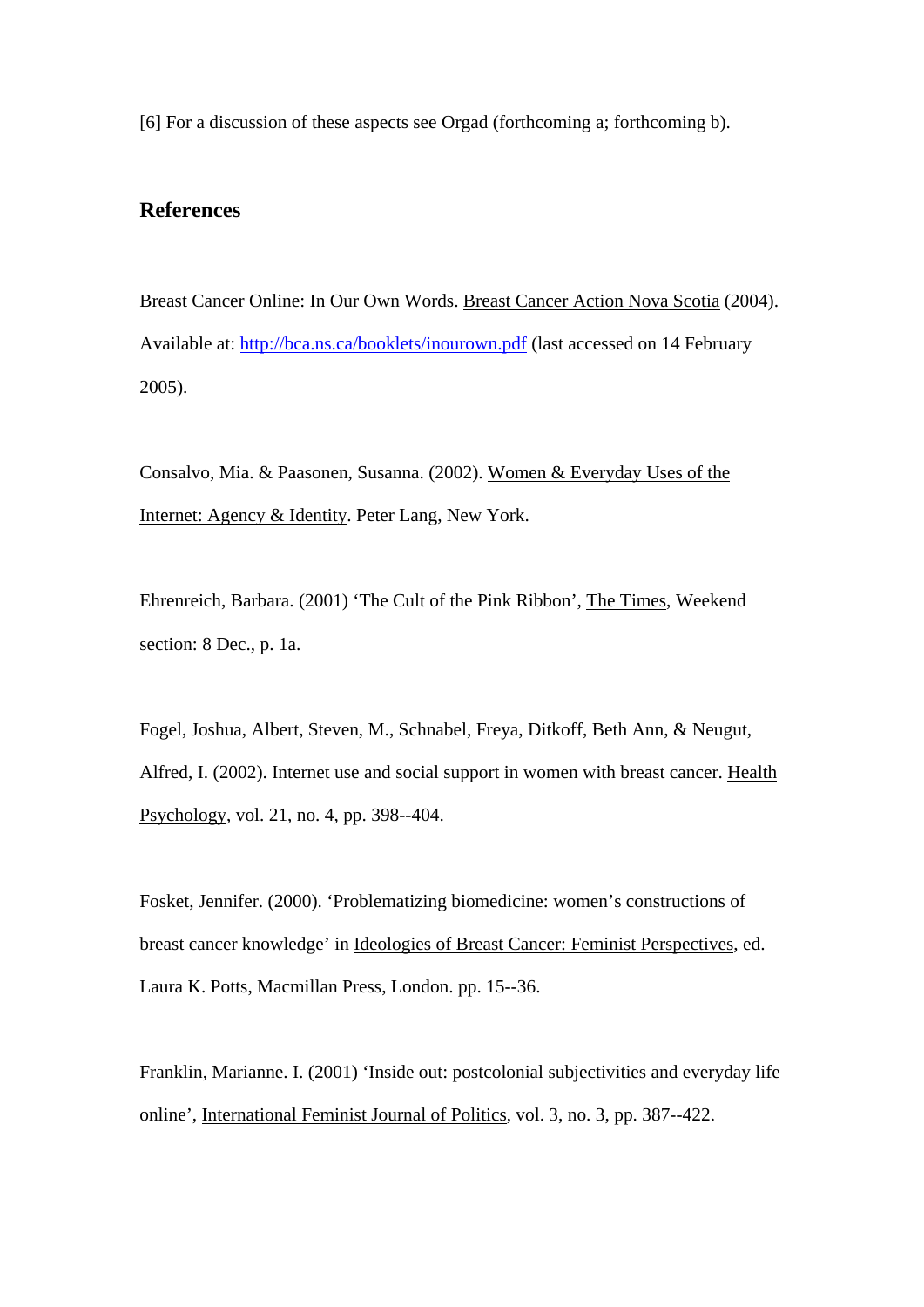Friedman, Elisabeth Jay. (2003) 'ICT and gender equality advocacy in Latin America: impacts of a new "utility" ', Feminist Media Studies, vol. 3, no. 3, pp. 356--359.

Gajjala, Radhika & Mamidipudi, Annapurna. (1999). 'Cyberfeminism, technology, and international "development" ', Gender and Development, vol. 7, no. 2, pp. 8--16.

Harcourt, Wendy. (ed.) (1999) [Women@Internet:](mailto:Women@Internet) Creating New Cultures in Cyberspace. Zed Books, London.

Herring, Susan. (1999) 'The rhetorical dynamics of gender harassment on-line', The Information Society, vol. 15, no. 3, pp. 151--167.

Jones, Steve. (ed.) (1998) Cybersociety 2.0: Revisiting Computer-Mediated Communication and community. Sage, London.

Katz Becker, Laney. (2000) Dear Stranger, Dearest Friend. William Morrow, New York.

Kitzinger Jenny. (2001) 'Transformations of public and private knowledge: audience reception, feminism and the experience of childhood sexual abuse', Feminist Media Studies, vol. 1, no. 1, pp. 91--104.

Kushner, Rose. (1977) Why Me?: What Every Woman Should Know About Breast Cancer to Save Her Life. Henry Holt, New York.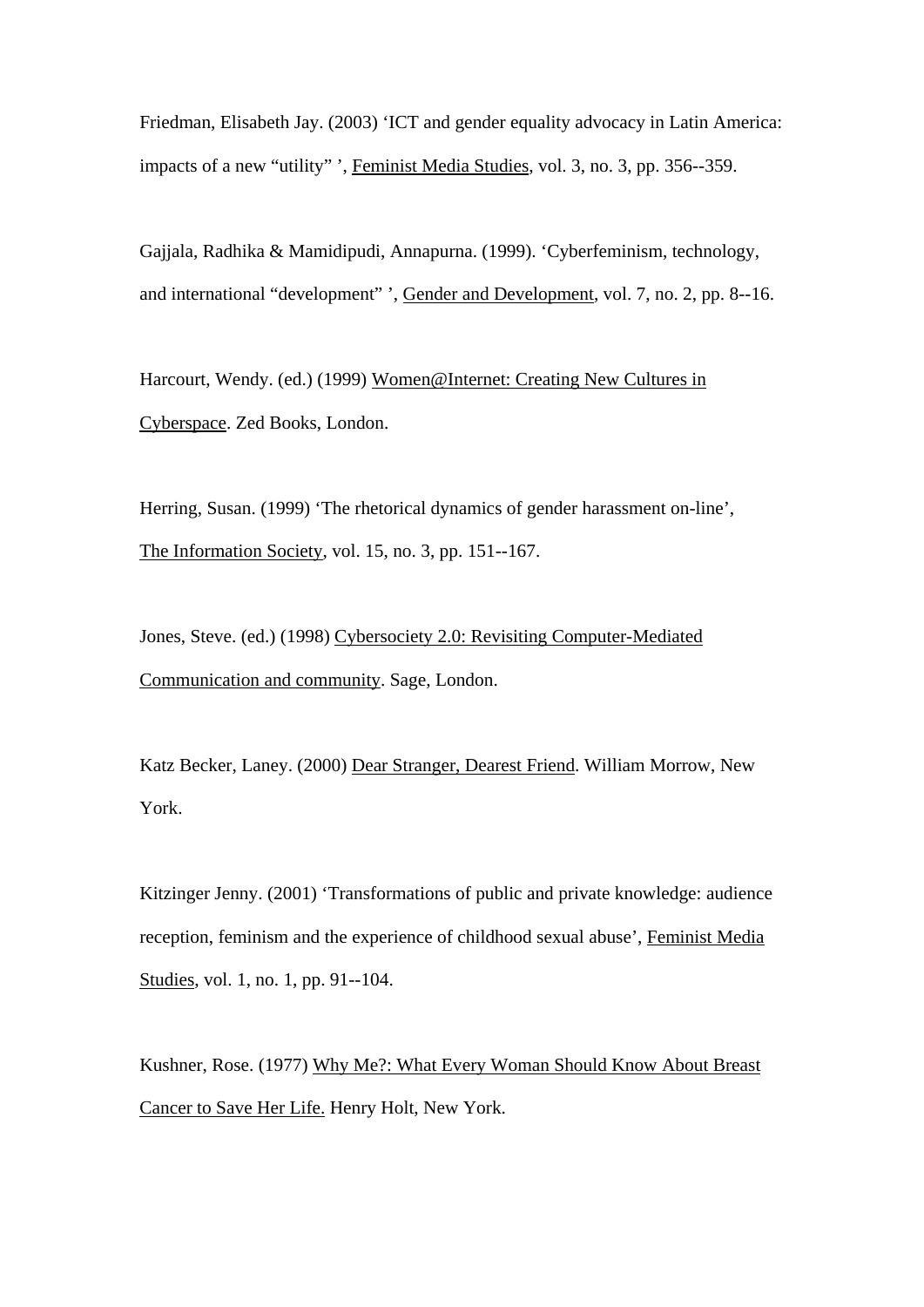Leopold, Ellen. (1999) A Darker Ribbon: Breast Cancer, Women, and their Doctors in the Twentieth Century. Beacon Press, Boston.

Lerner, Barron. H. (2001). The Breast Cancer Wars: Hope, Fear, and the Pursuit of a Cure in Twentieth-Century America. Oxford University Press, Oxford.

Lorde, Audre. (1980) The Cancer Journals. Spinsters Ink, San Francisco.

Love, Susan. (2000). Dr. Susan Love's Breast Book. Perseus, Cambridge, Massachusetts.

Mitra, Ananda. (2001) 'Marginal voices in cyberspace', New Media and Society, vol. 3, no. 1, pp. 29--48.

Moorti, Sujata and Ross, Karen. (2003) 'Editor's introduction: gender and the information society', Feminist Media Studies (Commentary and Criticism), vol. 3, no. 3, pp. 345--347.

Orgad, Shani. (2004). 'Just do it! The online communication of breast cancer as a practice of empowerment' in Internet Research Annual: Selected Papers From the Association of Internet Researchers Conferences, eds, Consalvo Mia, Baym Nancy, Hunsinger Jeremy, Jensen Klaus Bruhn, Logie John, Murero Monica & Regan Shade Leslie, Peter Lang, New York.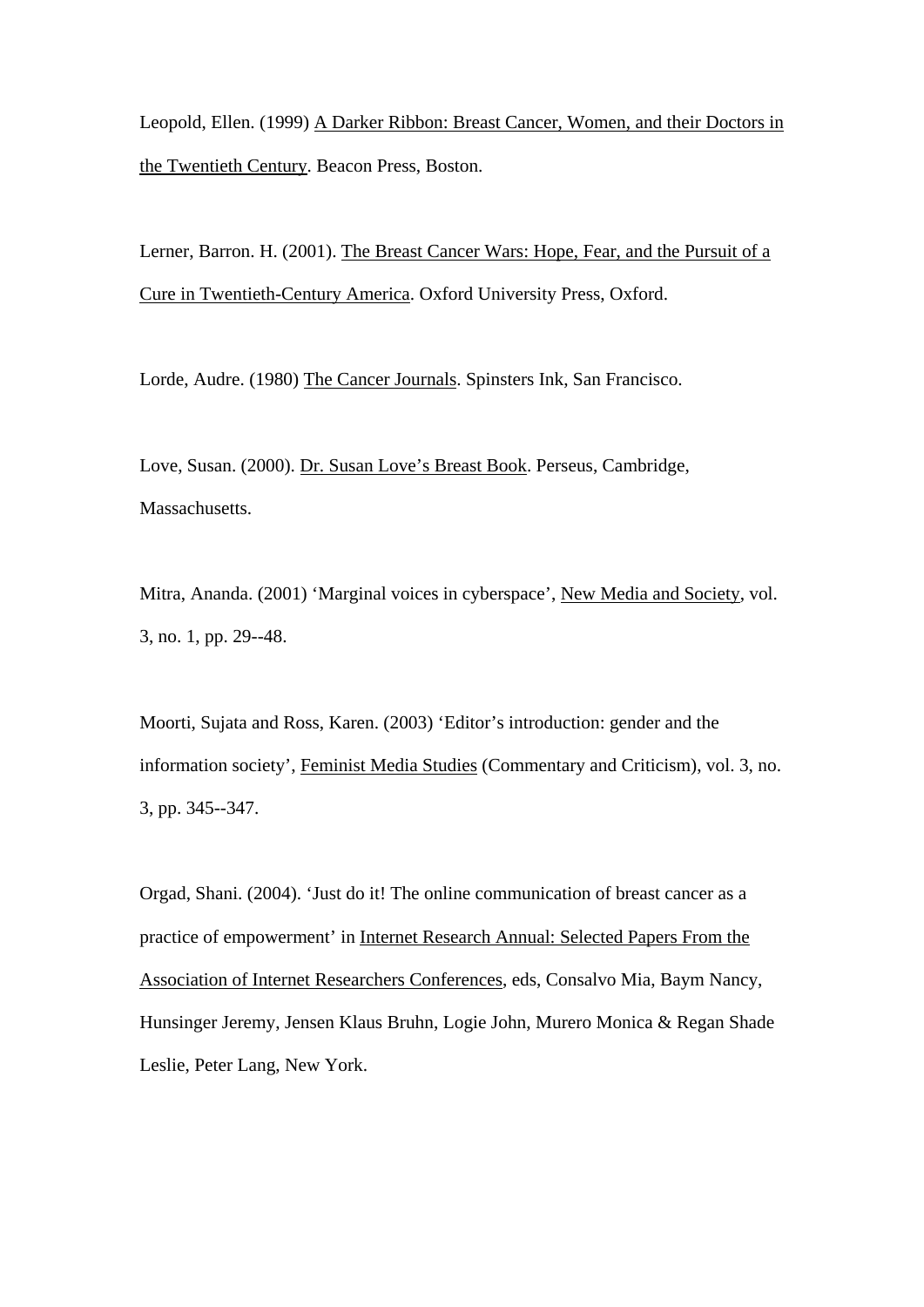Orgad, Shani. (2005). 'Moving from online to offline relationships with research participants' in Virtual Methods: Issues in Social Research on the Internet, ed. Christine Hine, Berg, Oxford: Berg. pp. 51-65

Orgad, Shani. (forthcoming a). Storytelling Online: Talking Breast Cancer on the Internet. Peter Lang, New York.

Orgad, Shani. (forthcoming b). The cultural specificity of online communication. Manuscript submitted for publication.

Peck, Janice. (1996). 'The mediated talking cure: therapeutic framing of autobiography in TV talk shows' in Getting a Life: Everyday Uses of Autobiography, eds, Smith Sidonie & Watson Julia, University of Minnesota Press, Minneapolis.

Pew Internet & American Life. (2002). The Online Health Care Revolution: How the Web Helps Americans Take Better Care of Themselves. Available at: http://www.pewinternet.org/reports/toc.asp?Report=26 (last accessed on 4 August 2004).

Pitts, Victoria. (2001). Popular pedagogies, illness and the gendered body: reading breast cancer discourse in cyberspace. Popular Culture Review, vol. 12, no. 2, pp.21-- 36.

Pitts, Victoria. (2004). Illness and Internet empowerment: Writing and reading breast cancer in cyberspace. Health, vol. 8, no. 1, pp. 33--59.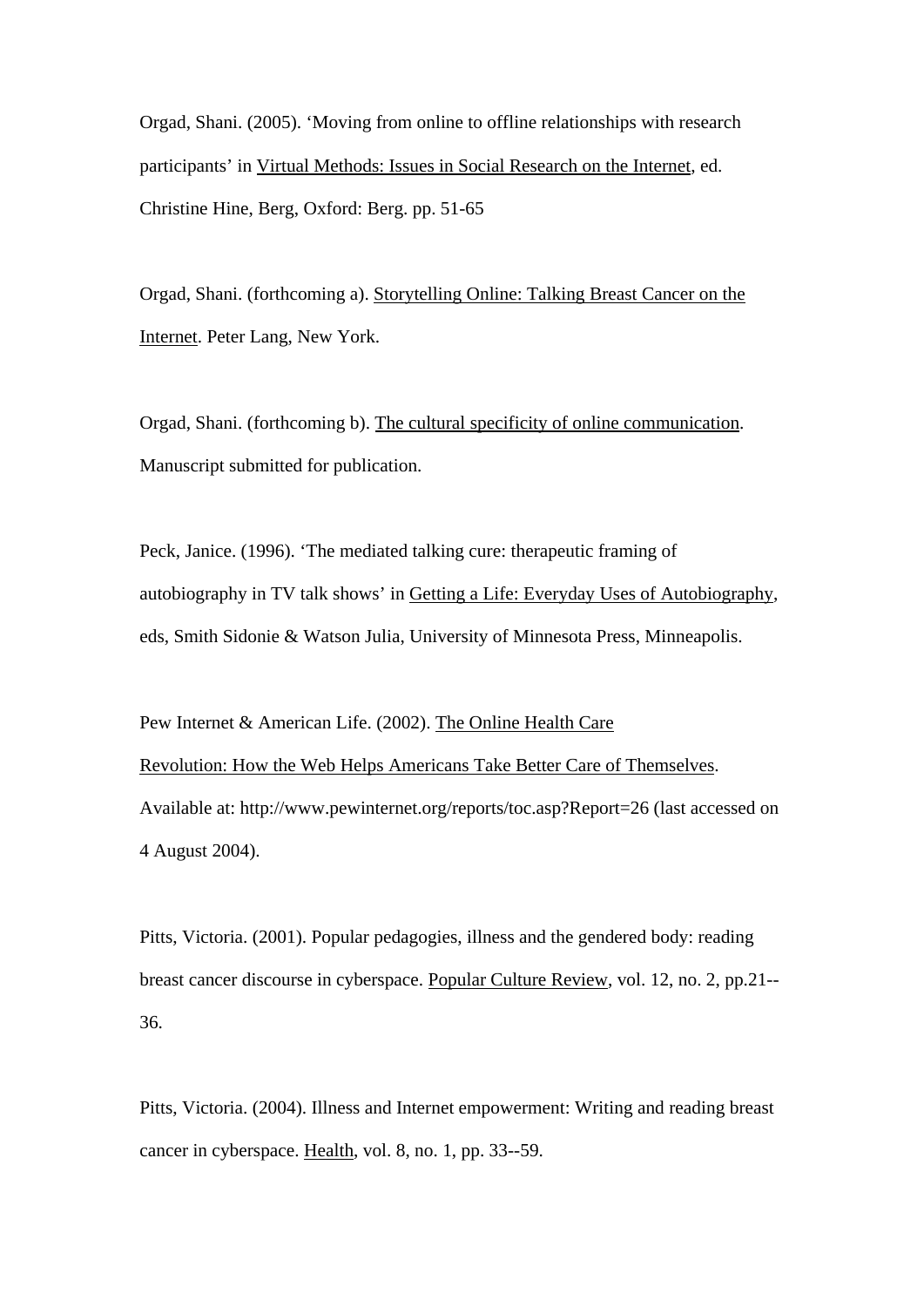Potts, Laura. K. (2000) Ideologies of Breast Cancer: Feminist Perspectives. Macmillan Press, London.

Rheingold, Howard. (1994) The Virtual Community. Secker and Warburg, London.

Rodino, Michelle. (2003) 'Mobilizing mother', Feminist Media Studies, vol. 3, no. 3, pp. 375--377.

Rice, Ronald & Katz, James Everett. (eds) (2001) The Internet and Health Communication: Experiences and Expectations, Sage, London.

Rollin, Betty. (1976) First, You Cry*.* Lippincott, Philadelphia.

Sharf, Barbara. (1997). 'Communicating breast cancer on-line: support and empowerment on the Internet', Women & Health, vol. 26, no. 1, pp. 65--84.

Stacey, Jackie. (1997). Teratologies: A Cultural Study of Cancer. Routledge, London.

Stone, Allucquere Rosanne. (1995). The War of Desire and Technology at the Close of the Mechanical Age. MIT Press, Cambridge, MA.

Sundén, Jenny. (2001). 'What happened to difference in cyberspace? The (re)turn of the she-cyborg', Feminist Media Studies, vol. 1, no. 2, pp. 215--232.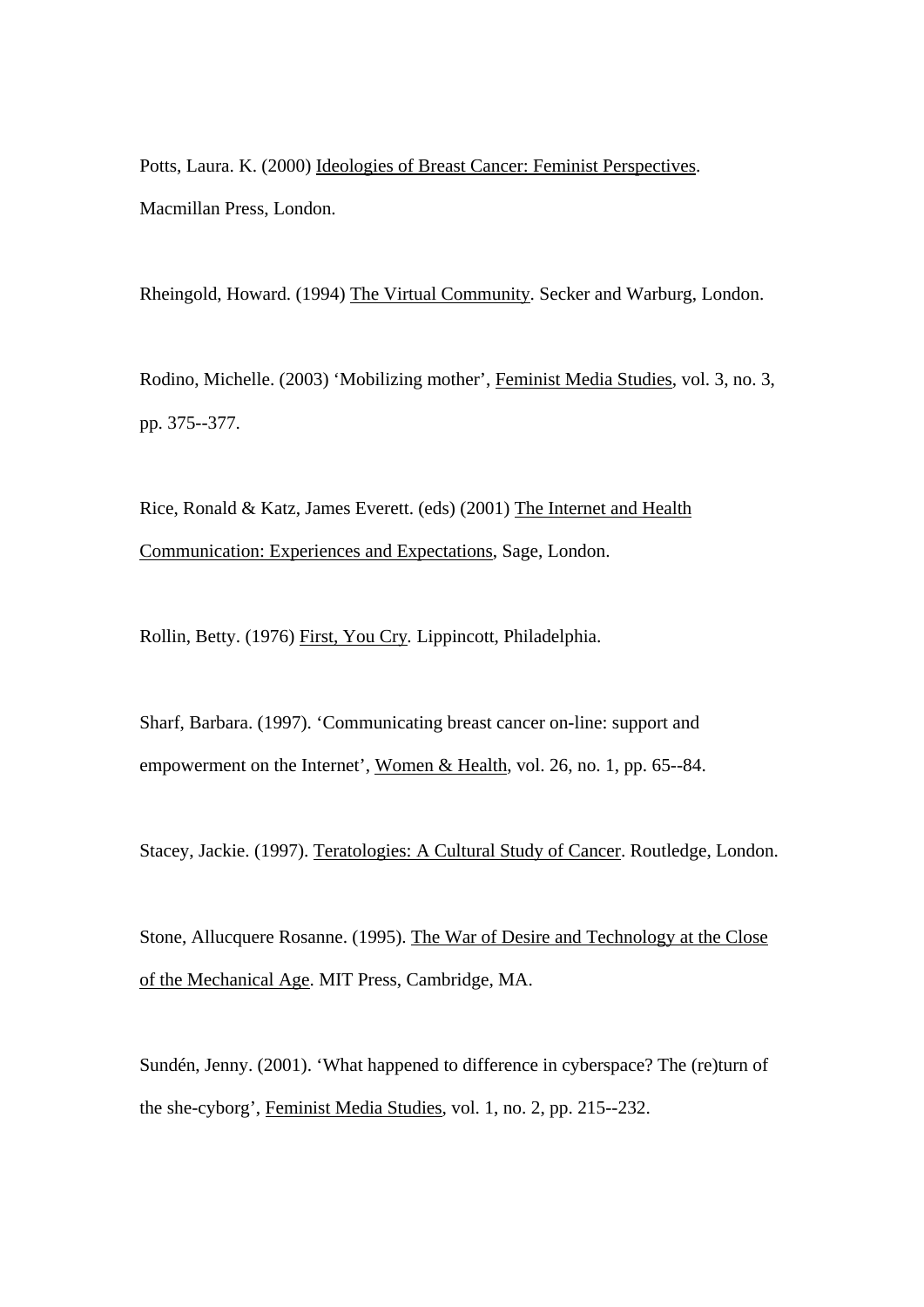Thompson, John, B. (1995) The Media and Modernity: A Social Theory of the Media. Polity Press, Cambridge.

Turkle, Sherry. (1996). Life on the Screen: Identity in the Age of the Internet. Weidenfeld & Nicolson, London.

van Zoonen, Liesbet. (2001) 'Feminist Internet studies', Feminist Media Studies, vol. 1, no. 1, pp. 67--72.

Wajcman, Judy. (2000) 'Reflections on gender and technology studies: in what state is the art?', Social Studies of Science, vol. 30, no. 3, pp.447--464.

Warner, Michael. (2002) Publics and Counterpublics. Zen Books, New York.

Woolf, Virginia. (1993) A Room of One's Own/Three Guineas, annotated edn, Penguin, London.

# **Author Biography**

**Shani Orgad** is Lecturer in Media and Communications at the London School of Economics and Political Science, UK. Her first book Storytelling Online: Talking Breast Cancer on the Internet is forthcoming with Peter Lang. Her research interests include Internet studies, media, culture and everyday life, media and globalisation, narrative and media, health and new media and gender and media. She has lectured on